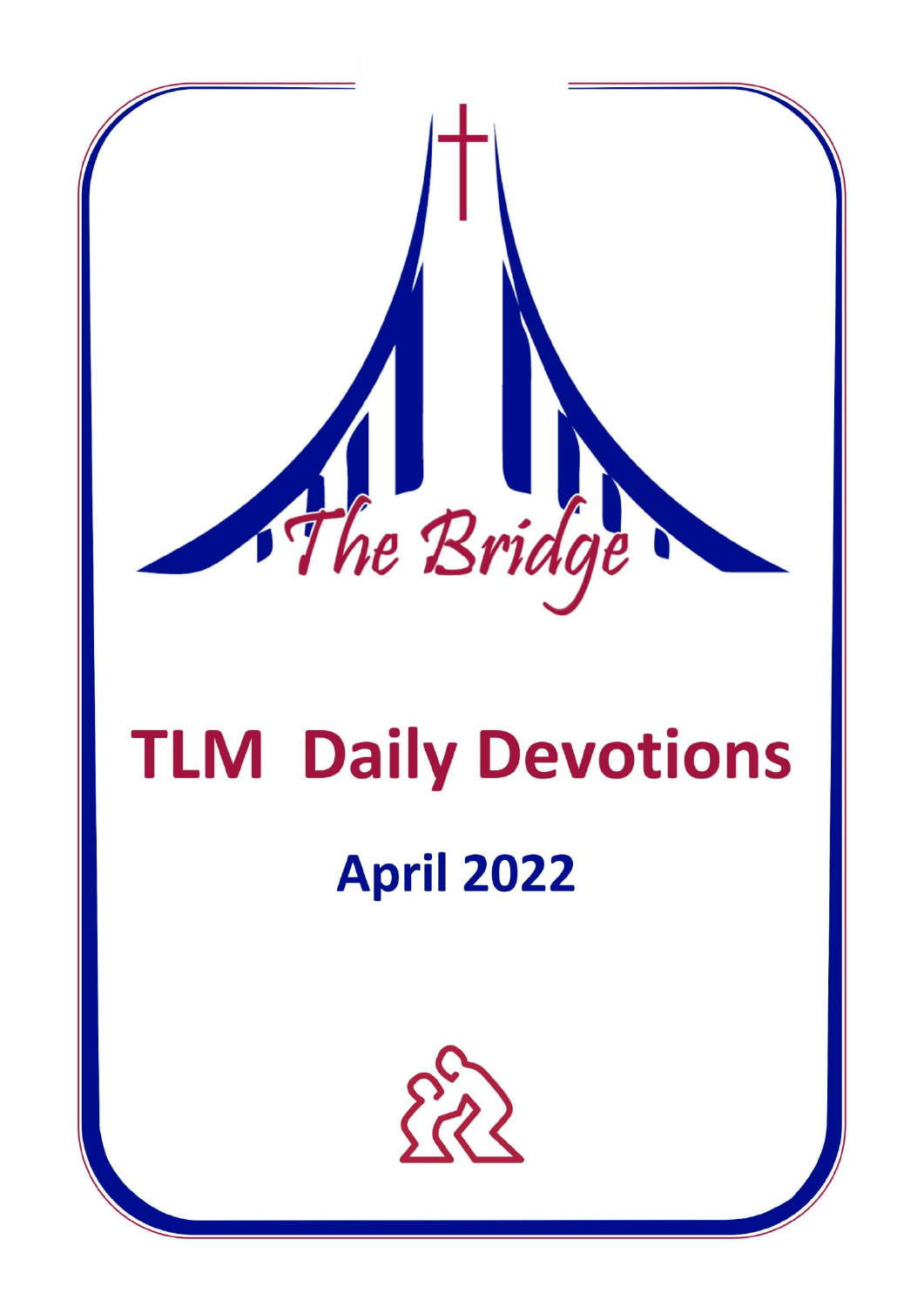

#### Christ Jesus

<sup>6</sup> Who, being in very nature God, did not consider equality with God something to be used to his own advantage; <sup>7</sup> rather, he made himself nothing by taking the very nature of a servant, being made in human likeness. <sup>8</sup> And being found in appearance as a man, he humbled himself by becoming obedient to death even death on a cross!

> <sup>9</sup> Therefore God exalted him to the highest place and gave him the name that is above every name, <sup>10</sup> that at the name of Jesus every knee should bow, in heaven and on earth and under the earth, <sup>11</sup> and every tongue acknowledge that Jesus Christ is Lord, to the glory of God the Father.

> > *Philippians 2,6-11*

**Blessed Easter, TLM!**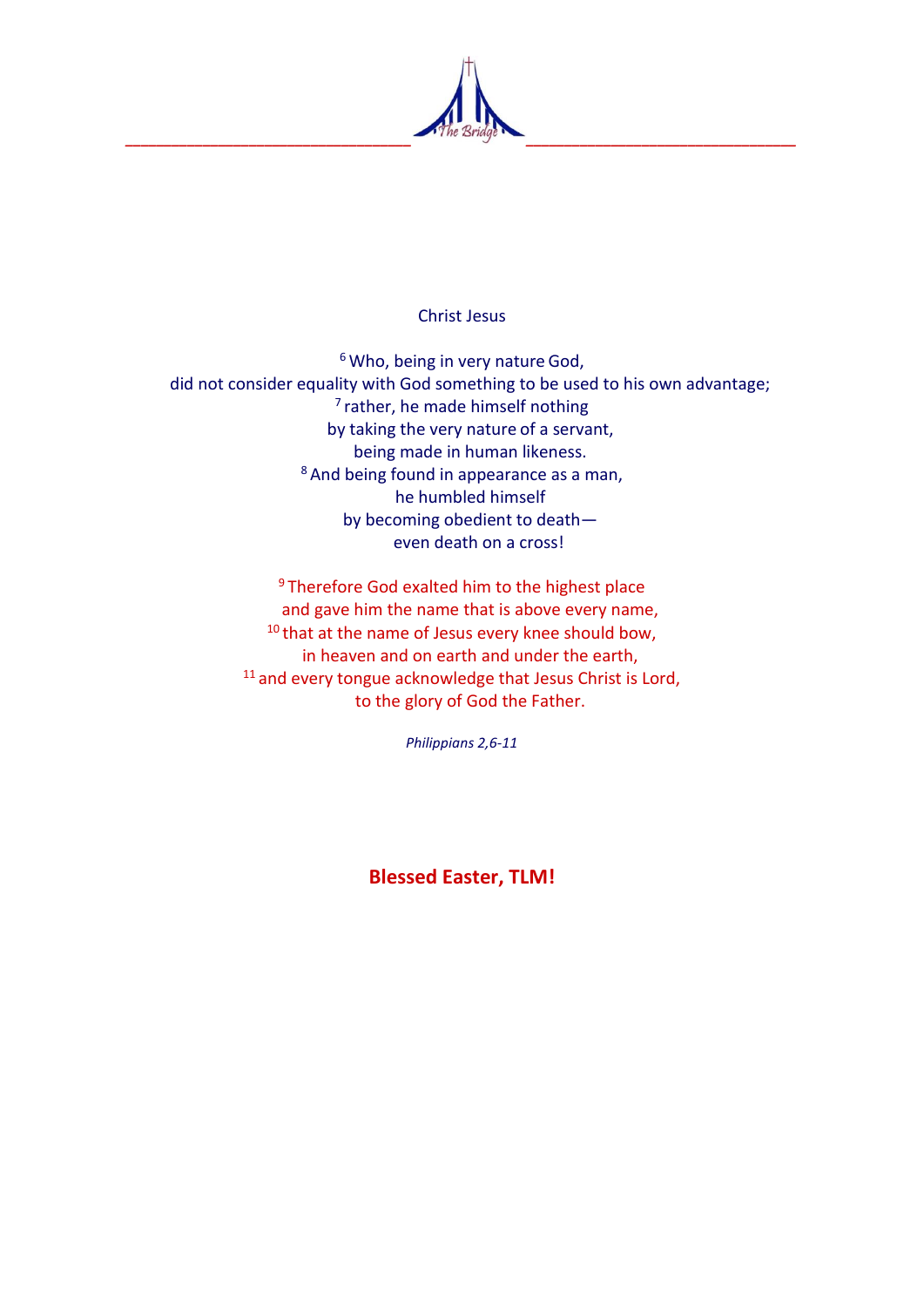

## **Do the psalms have anything to say about the war in Ukraine? – Part 1**

Since the start of 2021, I have been reading a psalm each day. I am now on my third iteration.

So it was that on Tuesday, 22 February when Russian tanks first moved into the Donbas region of Ukraine I 'happened' to be reading Psalm 120 which begins with the words: *I call on the Lord in my distress and he answers me.*

On Wednesday, as Ukrainians experienced their first full day of war Psalm *121* began: *I lift up my eyes to the hills, where does my help come from?*

On Thursday, as Christians in and beyond Ukraine prayed for the situation Psalm 122 began: *I rejoiced with those who said to me; 'Let us go to the house of the Lord'.*

On Friday as world leaders continued to meet to consider and implement sanctions against President Putin, Psalm 123 encouraged me *to lift up my eyes to you ... whose throne is in heaven.*

Stories of local resistance suggested that the success of the invasion might not be as swift as President Putin had thought or hoped, so I was reassured on Saturday when Psalm 124 asserted that *if the Lord had not been on our side ... when men attacked us ... they would have swallowed us alive.*

Psalm 125, which I read on Sunday begins with the words: *Those who trust in the Lord are like Mount Zion, which cannot be shaken but endures for ever.*

The comfort and calm of suburban London cannot begin to compare with the chaos and fear faced by the citizens of Kyiv. And the fact that I am reading a Psalm each day is unlikely to be of much comfort to those spending their third, fourth and fifth night in an underground car park or metro station. Nor will it deter President Putin, allegedly a professing Christian, from pursuing his murderous and misguided aims.

#### And yet ...

These six Psalms, written some 2,500 years ago, have compelled me, like the various writers of the Psalms to wrestle again with the seeming contradiction between a God of steadfast love and faithfulness on the one hand and, on the other hand, the current daily reality for many of deprivation and violence, even death at the hands of a hated enemy.

Reflecting on Psalm 121 Malcolm Guite has written [1] that *the restless drum of my anxiety is stilled ... by the loving presence (of God) which fills and overflows my heart, and challenges us with his claim, when considering Psalm 122, that wars will only cease when we refuse to fight.*

**David Parry -** David Parry was a member of the TLM England and Wales Board from 1990 to 2002 and its Chairman from 1995 to 2002, and a member of the TLM International Board from 2001 to 2013 and its Chairman from 2009 to 2013. He is currently enrolled on a Certificate in Theology course at St Albans Cathedral, England where he has been a Guide since 2009.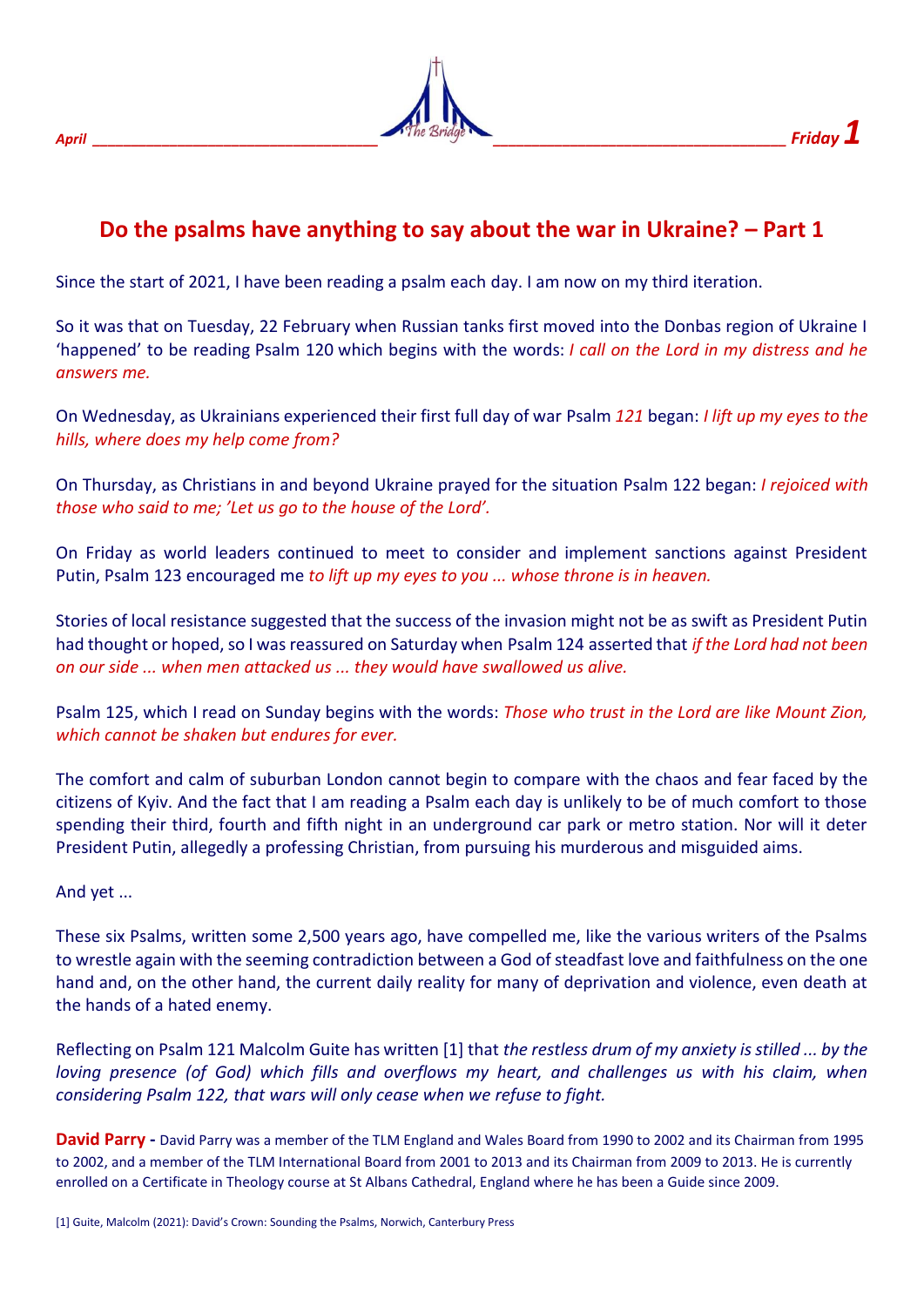

## **Psalm 59**

*For the director of music. To the tune of "Do Not Destroy." Of David. A* miktam. *When Saul had sent men to watch David's house in order to kill him.*

> **1** Deliver me from my enemies, O God; be my fortress against those who are attacking me. **2** Deliver me from evildoers and save me from those who are after my blood. **3** See how they lie in wait for me! Fierce men conspire against me for no offense or sin of mine, LORD. **4** I have done no wrong, yet they are ready to attack me. Arise to help me; look on my plight! **5** You, LORD God Almighty, you who are the God of Israel, rouse yourself to punish all the nations; show no mercy to wicked traitors. **6** They return at evening, snarling like dogs, and prowl about the city. **7** See what they spew from their mouths the words from their lips are sharp as swords, and they think, "Who can hear us?" **8** But you laugh at them, LORD; you scoff at all those nations. **9** You are my strength, I watch for you; you, God, are my fortress, **10** my God on whom I can rely. God will go before me and will let me gloat over those who slander me. **11** But do not kill them, Lord our shield, or my people will forget. In your might uproot them and bring them down. **12** For the sins of their mouths, for the words of their lips, let them be caught in their pride. For the curses and lies they utter, **13** consume them in your wrath, consume them till they are no more.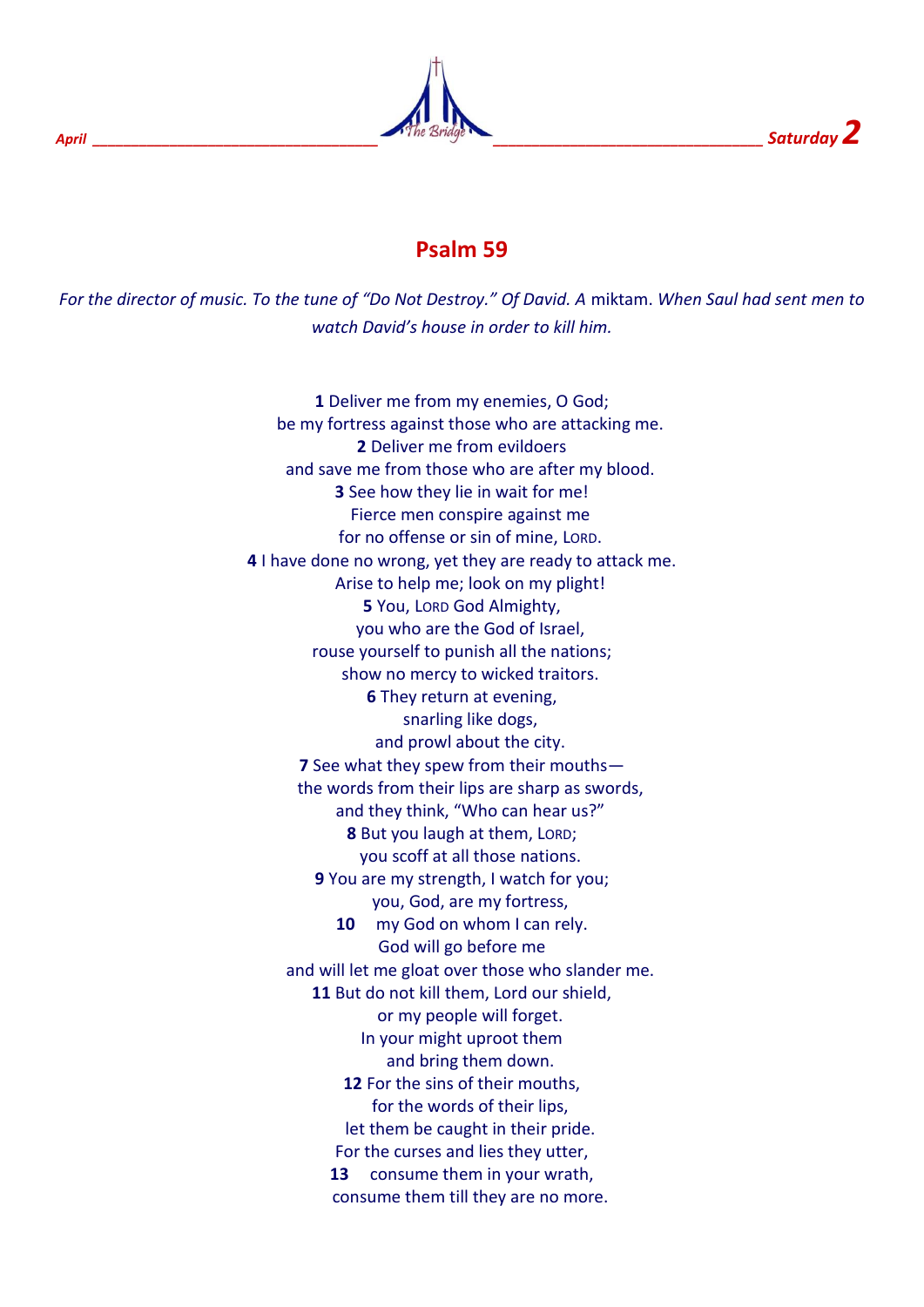Then it will be known to the ends of the earth that God rules over Jacob. **14** They return at evening, snarling like dogs, and prowl about the city. **15** They wander about for food and howl if not satisfied. **16** But I will sing of your strength, in the morning I will sing of your love; for you are my fortress, my refuge in times of trouble. **17** You are my strength, I sing praise to you; you, God, are my fortress, my God on whom I can rely.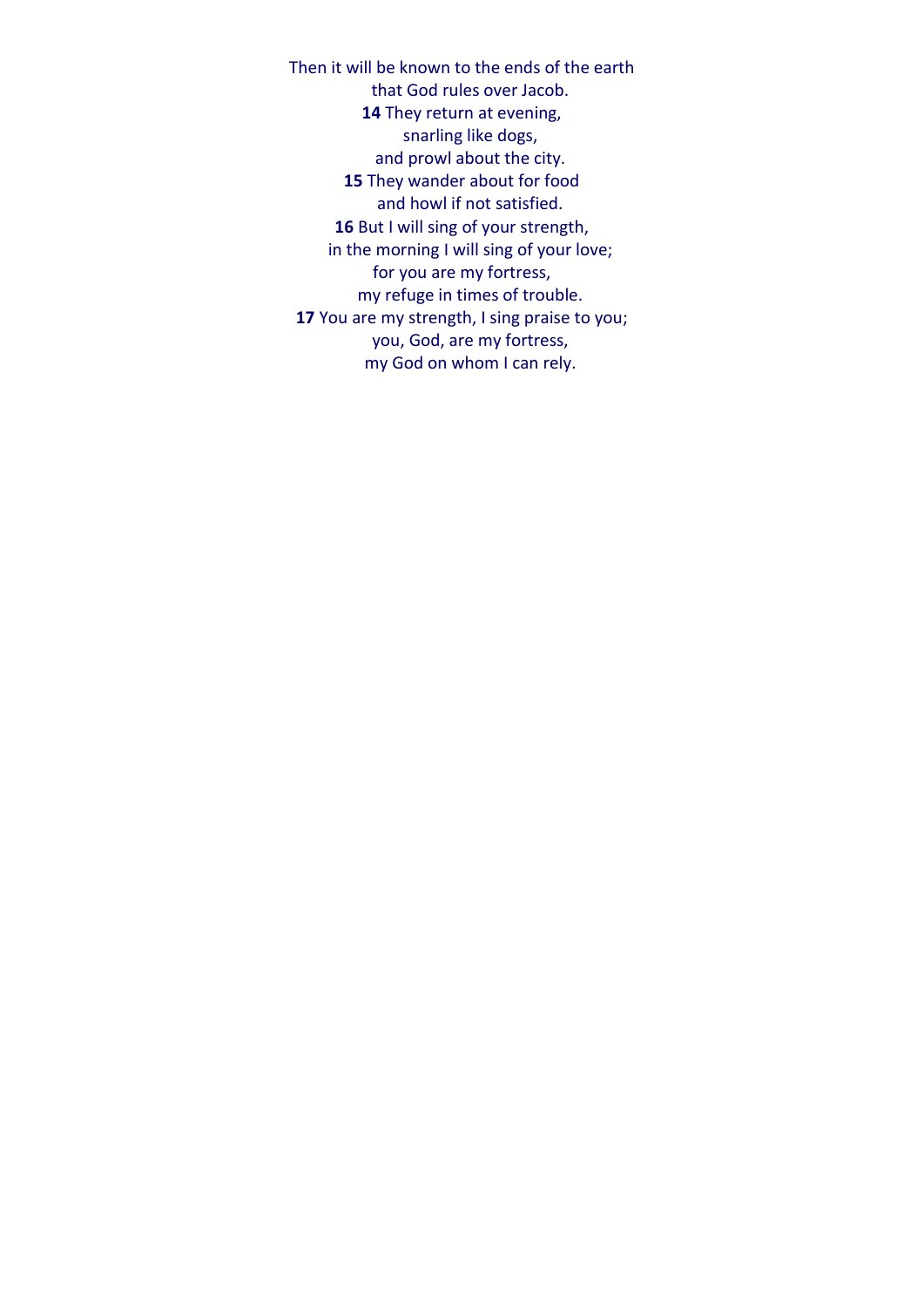

## **Psalm 60**

*For the director of music. To the tune of "The Lily of the Covenant." A* miktam *of David. For teaching. When he fought Aram Naharaimand Aram Zobah, and when Joab returned and struck down twelve thousand Edomites in the Valley of Salt.*

> **1** You have rejected us, God, and burst upon us; you have been angry—now restore us! **2** You have shaken the land and torn it open; mend its fractures, for it is quaking. **3** You have shown your people desperate times; you have given us wine that makes us stagger. **4** But for those who fear you, you have raised a banner to be unfurled against the bow. **5** Save us and help us with your right hand, that those you love may be delivered. **6** God has spoken from his sanctuary: "In triumph I will parcel out Shechem and measure off the Valley of Sukkoth. **7** Gilead is mine, and Manasseh is mine; Ephraim is my helmet, Judah is my scepter. **8** Moab is my washbasin, on Edom I toss my sandal; over Philistia I shout in triumph." **9** Who will bring me to the fortified city? Who will lead me to Edom? **10** Is it not you, God, you who have now rejected us and no longer go out with our armies? **11** Give us aid against the enemy, for human help is worthless. **12** With God we will gain the victory, and he will trample down our enemies.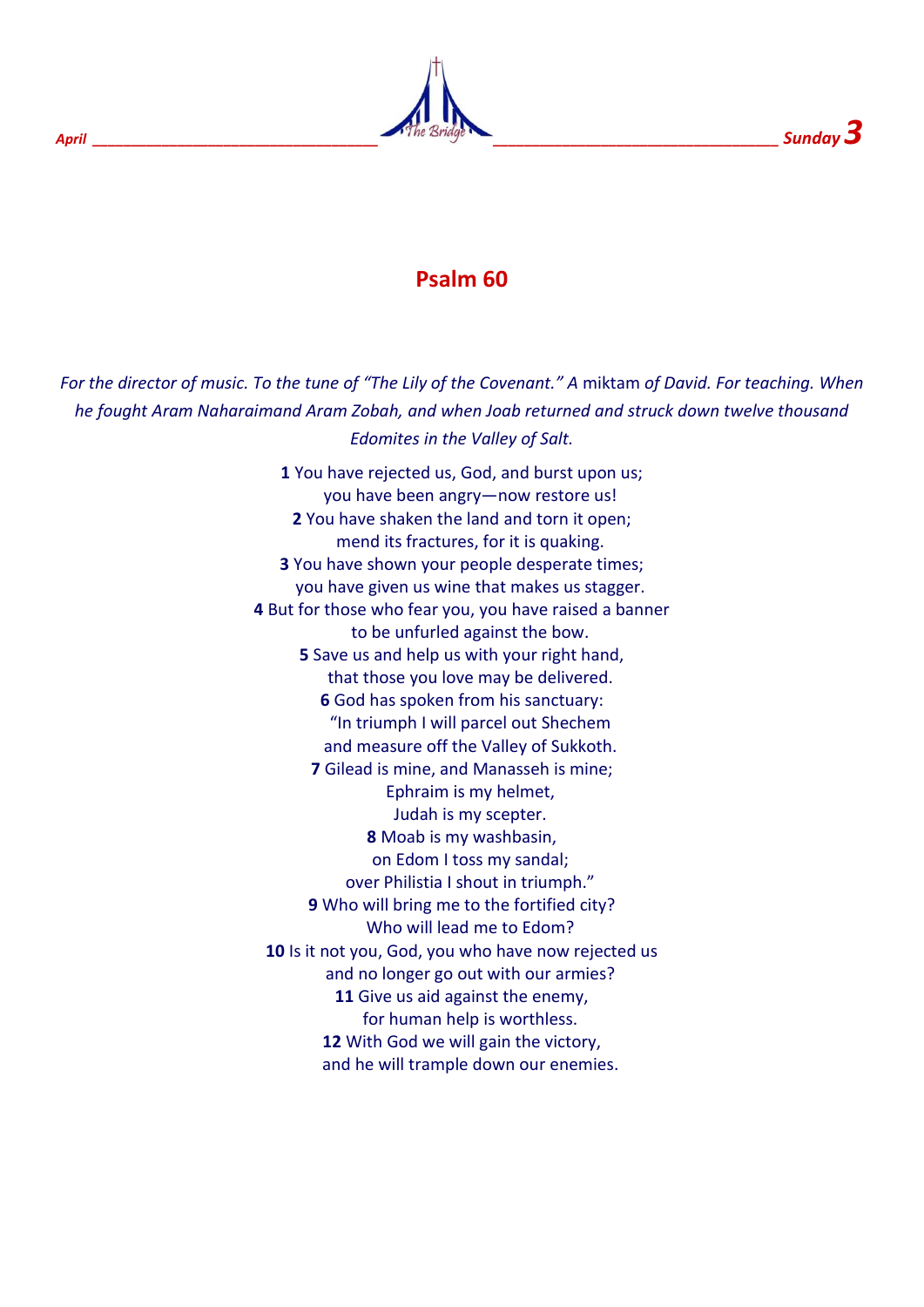



## **The Word became flesh**

Truth & Light in Jesus

#### *John 1:9 "The true light that gives light to every man was coming into the world."*

The Word had entered the world order that He himself had created. In Jesus Christ, the Word of God came to dwell amongst us. John said, if you wish to see the creative power of God, the Word which brought the world into existence and which gives light and life to every human being, look unto Jesus Christ, and no further.

The truth is that God and Jesus have always been together in the Triune God. Only when Jesus came into our world did man fully see what God has been from eternity. In Jesus Christ the distant, unknowable, invisible, unreachable God has come to save man. That is the truth. It means none can tell us what God is like, what God's will is for us, what God's love for us is and what God's heart for us is as truthfully as Jesus Christ can. He is the Son of God whether one believes and accepts that fact or not. One may deny the truth, but the truth is true. None can falsify that fact; however hard Satan tries.

The phrase "grace and truth" points to the faithfulness of God who had sent Jesus Christ his only begotten Son to our world to save us. Jesus did not come to talk to man about God. He came to show man what God is like so that the simplest of the minds among us might come to know God intimately. Jesus Christ shines light on man's darkness of sin so that man can see the divine truth of God in Him. The light reveals man's sin and God's truth concomitantly. Without the light that Jesus gives us man will continue to be blinded by Satan's deceptions, allurements and falsehoods. Then man can never enjoy the presence of the compassionate Almighty God. Jesus breaks the spell of darkness of sin on human soul. We are freed from the bondage of darkness of sin. We are redeemed as children of God.

What has come to man is what J. H. Bernard calls "the exhibition to the world of God in Christ". Jesus reveals the very character of God. In Jesus Christ we see the very mind of God, the attitude of God towards man. If we believe that, then we also believe that God is like Jesus; kind, compassionate and loving. In Jesus there dwelt the totality of wisdom, power and love of God. The redemptive love of God has no boundaries. Jesus is inexhaustible in the outpouring of his grace to us. One can submit to Jesus for the redemption of his soul and never find Jesus wanting. Our hope of salvation is Jesus Christ.

The true light which gives light to every person has come into our world. It is not that the Word 'contains' light and life; Jesus is the light and life. They are personified in Jesus Christ. Therefore, without Jesus Christ we are dead in darkness. We are lost in the world. We do not know who God is. Jesus came not only with the knowledge but with the power of God. He came to show us the right way, enable us to walk it and be reconciled to the Holy God.

Left to ourselves we are at the mercy of our physical passions and fears. Jesus Christ brings to us the light of revelation. Without Jesus we are like a man travelling on an unknown road in utter darkness trying to reach an unspecified destination. His coming had dispelled the darkness of our spiritual separation from God. The truth of Jesus Christ liberates us from the estrangement with God; it liberates us from our fears, weaknesses and failures. Our destination, the mercy seat of God in heaven.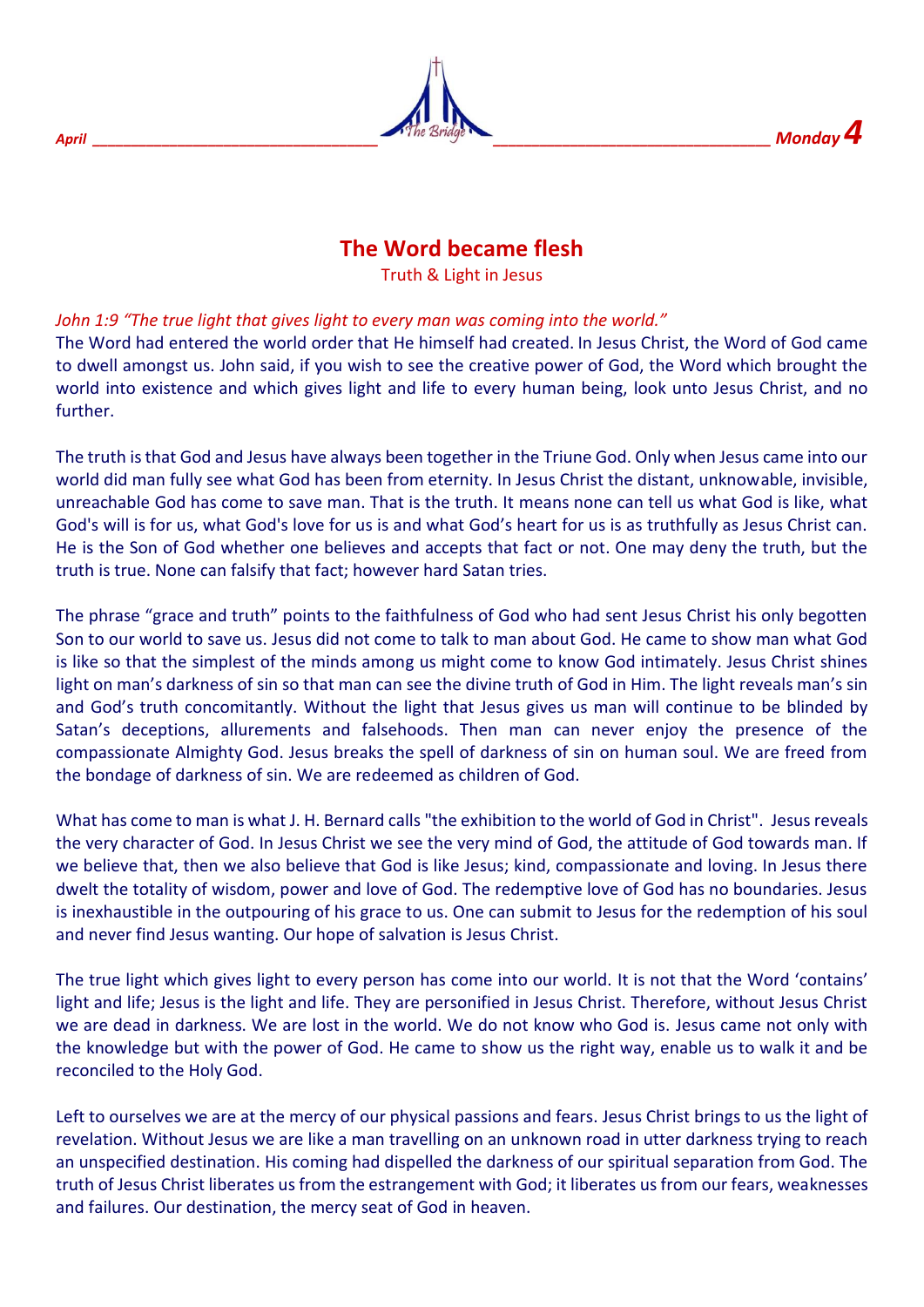We can truly know ourselves only through the eyes of Jesus Christ. He reveals the evil in us like a mirror. When man receives and believes in the light of Jesus, man walks no longer in darkness. With the wisdom that Jesus gives us we break forth from the darkness of sin into the light of grace of God. Jesus Christ is the greatest liberator of our souls. The light of reason, as well as the life of purpose are derived from Jesus Christ. The man who continually grows into the likeness of Jesus Christ experiences great joy as a co-traveller with Him in this world. New revelations will dawn upon his soul every day. In the presence of Jesus, the soul rejoices as the spiritual darkness is dispelled.

#### *Jesus is the true light for the human soul*

In gratitude for His grace and for His glory

**Dr PLN Raju -** Former Director (Resource Mobilization)The Leprosy Mission Trust IndiaNew Delhi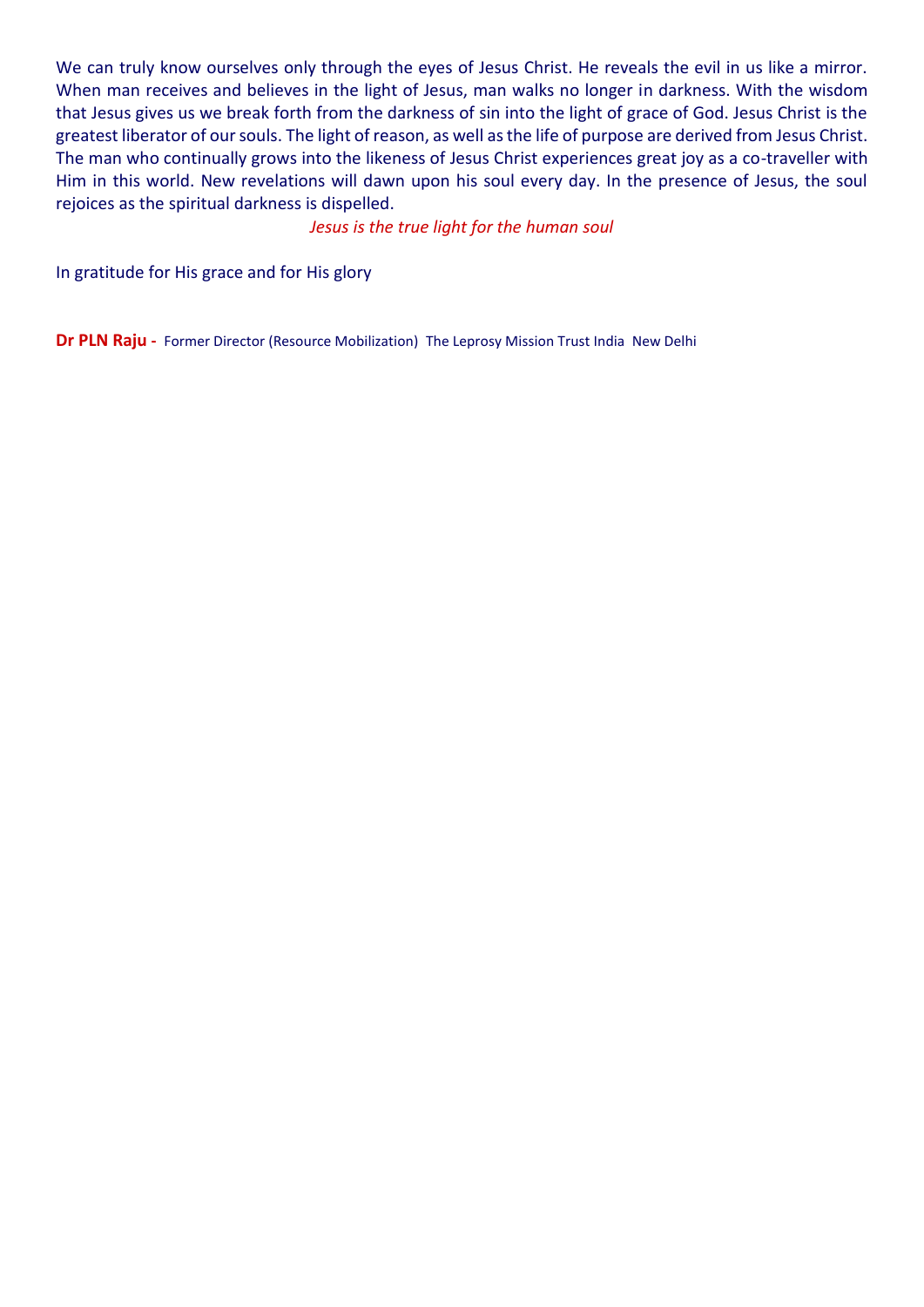

## **A Story of Change**



*Moussa, teaching a young student the braille alphabet.*

My name is Moussa Souleymane.

I am a teacher in an inclusive primary school in the province of Salamat, Chad. This year we started a special education programme for children with visual impairment. Initially, I had four pupils including a young man of 23 years, who became blind about 7 years ago.

His eye disease caused severe blindness and he had no hope for the future. However, after teaching him to read and write in Braille, I have sent him to another school to prepare him for high school in a larger city. He is so happy now…. he is bright and courageous and is beginning to dream about his future.

The three other pupils in my class are younger. Currently I am teaching them the braille alphabet. These children have never been to school as there was no braille education in our province.

Let me tell you my own story. When I was 13 years old, I lost my eyesight due to measles.

A year later, I met the TLM-team on a leprosy supervision visit to our area. They told me about a 'blind school', one of their partner projects in a neighboring province. I moved there and started braille education. I finished high school and then obtained my primary teacher's diploma.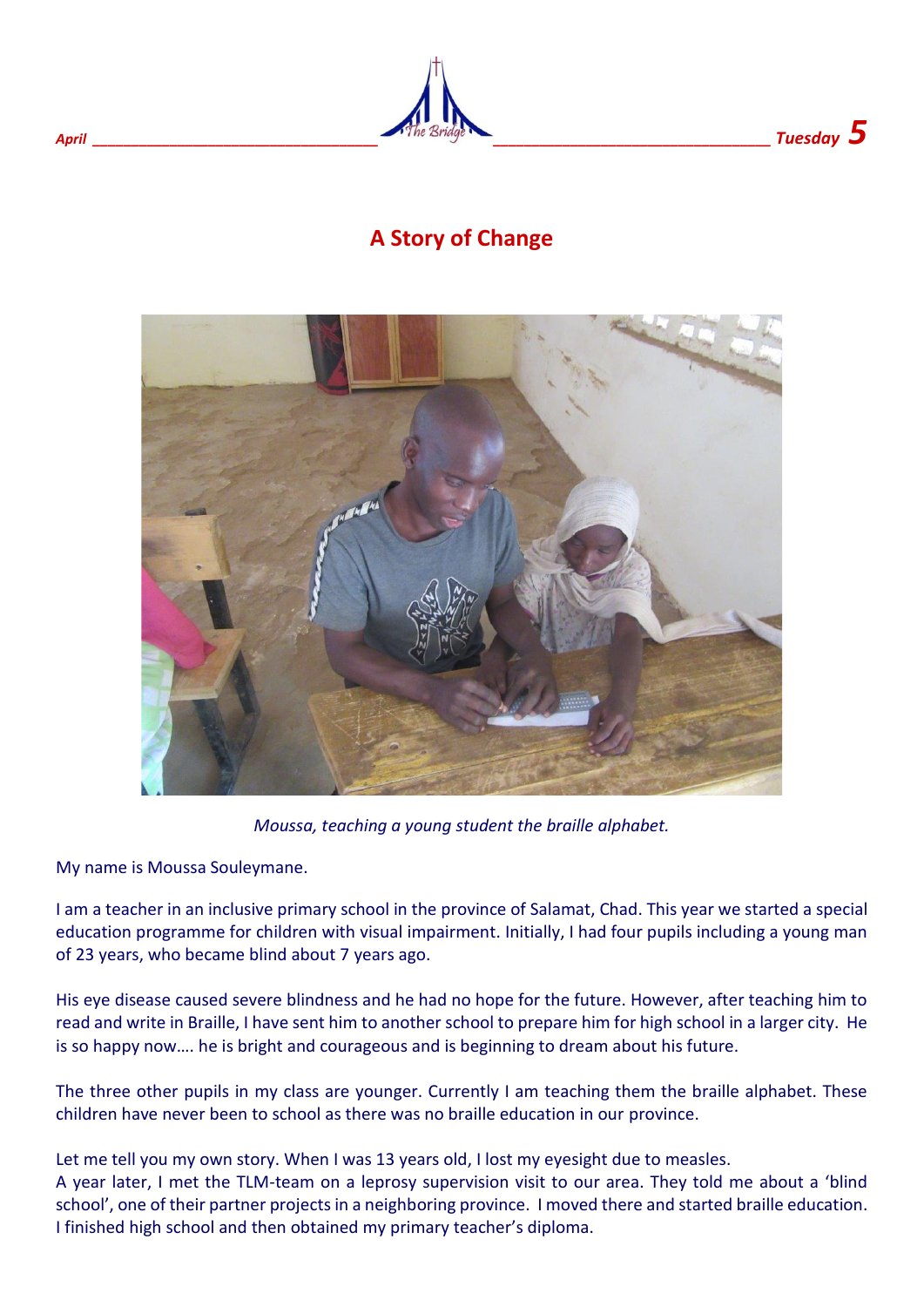I then returned to my own province. It has been my dream to start braille education for children with visual impairment in my own area, and this is what I am doing now.

In the whole of the village where I was born, not a single child ever attended school. Today I am a teacher in the capital of our province. I am able to give a future to visually impaired children and am able to look after myself.

During my journey I came to know Jesus, and I would like to follow Him. It is a difficult process to become a Christian as my family is Muslim and changing faith in our area can be dangerous.

*Please pray for me…*

**Moussa Souleymane** *–* teacher, Salamat, TLM Chad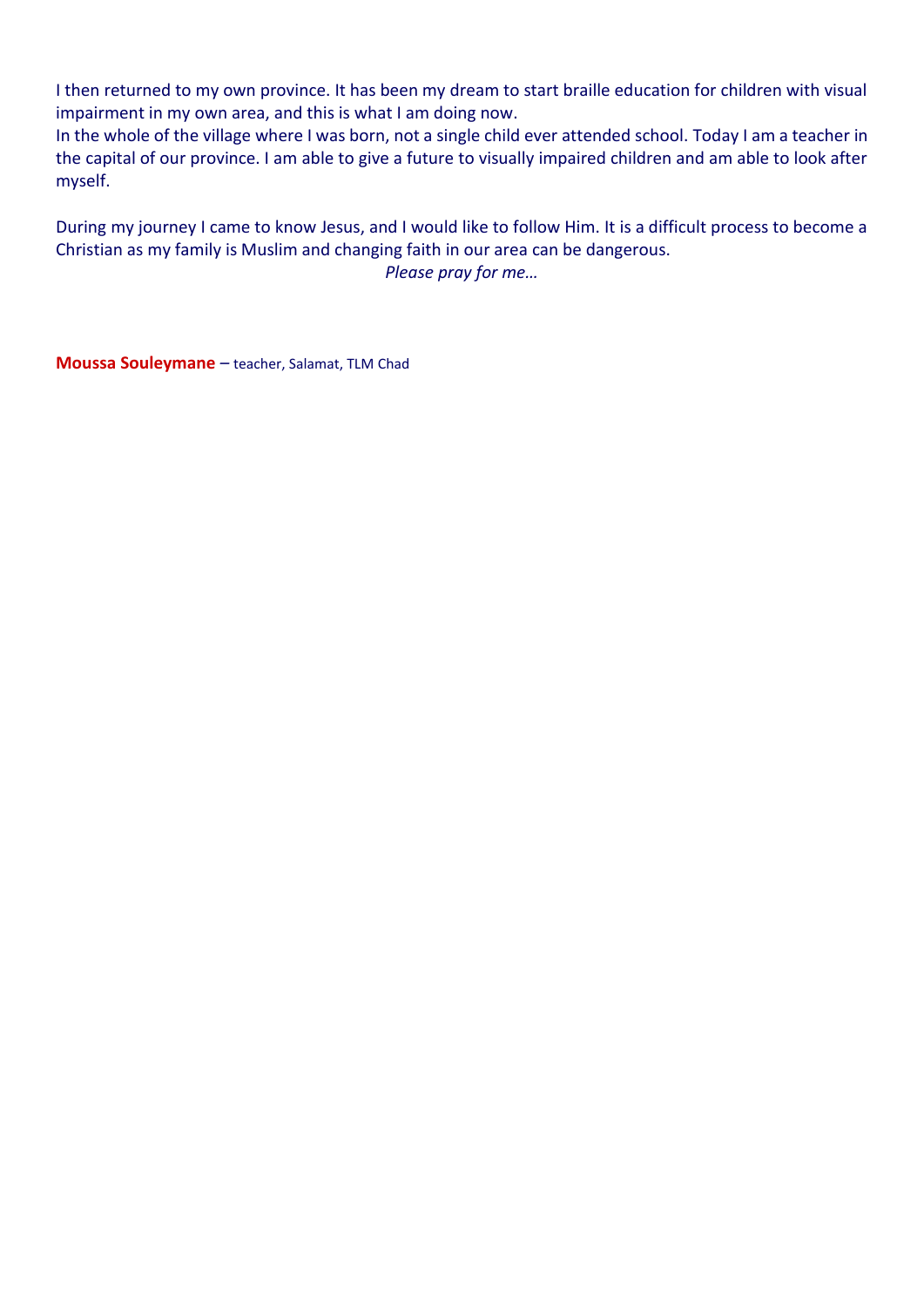

## **My society thought about leprosy**

*Matthew 11: 5 (TB) The blind receive sight, the lame walk, those who have leprosy are cured, the deaf people hear, the dead are raised and to the poor good news is preached.*

In our society nowadays, many people still think that leprosy is a curse from God or a curse from the ancestors which has come from the cultural beliefs. Usually, society will blame the person affected by leprosy and the affected persons, we just have to accept it as there are no other words or way to defend ourselves.

To change the society mindset about the disease of leprosy, people need to be informed, communicated with, and educated, properly and continuously. My own experienced was when I and my family received information and counseling support from the Leprosy Mission Timor Leste, my family started to change all their attitudes towards me and gradually my neighbors and society accept me as I am, a human being as they are.

When I caught leprosy, I was only 9 years old and even the health workers at the time did not know that it was leprosy, my sister also a nurse at the time didn't know about leprosy, so I had the disease with me and suffered for a long time. I lived in a very rural area, and I lost hope and joy because I had been 'indirectly separated' from my own family, they put me in the special room with my own bed and my own dishes. There was no friend to play with me, neighbors and society kept their distance as they said I had an evil spirit with me.

No one had ever diagnosed me correctly, until the Leprosy Mission Timor Leste visited my village to introduce the Leprosy Mission program to the community and health workers. My sister was also there and got me to tested and I was diagnosed and started treatments for 1 year since then.

The Leprosy Mission also supported me to build my relationship with God. When I believed 'Jesus heals leprosy", He gave me hope that, I would be cured, have a future, education, got job, got married, have a kid, get recognition from the society that I am not disabled, I am able….all because I have Jesus.

#### **Joel Costa Dos Santos**

Advocay Officer, TLM Timor Leste.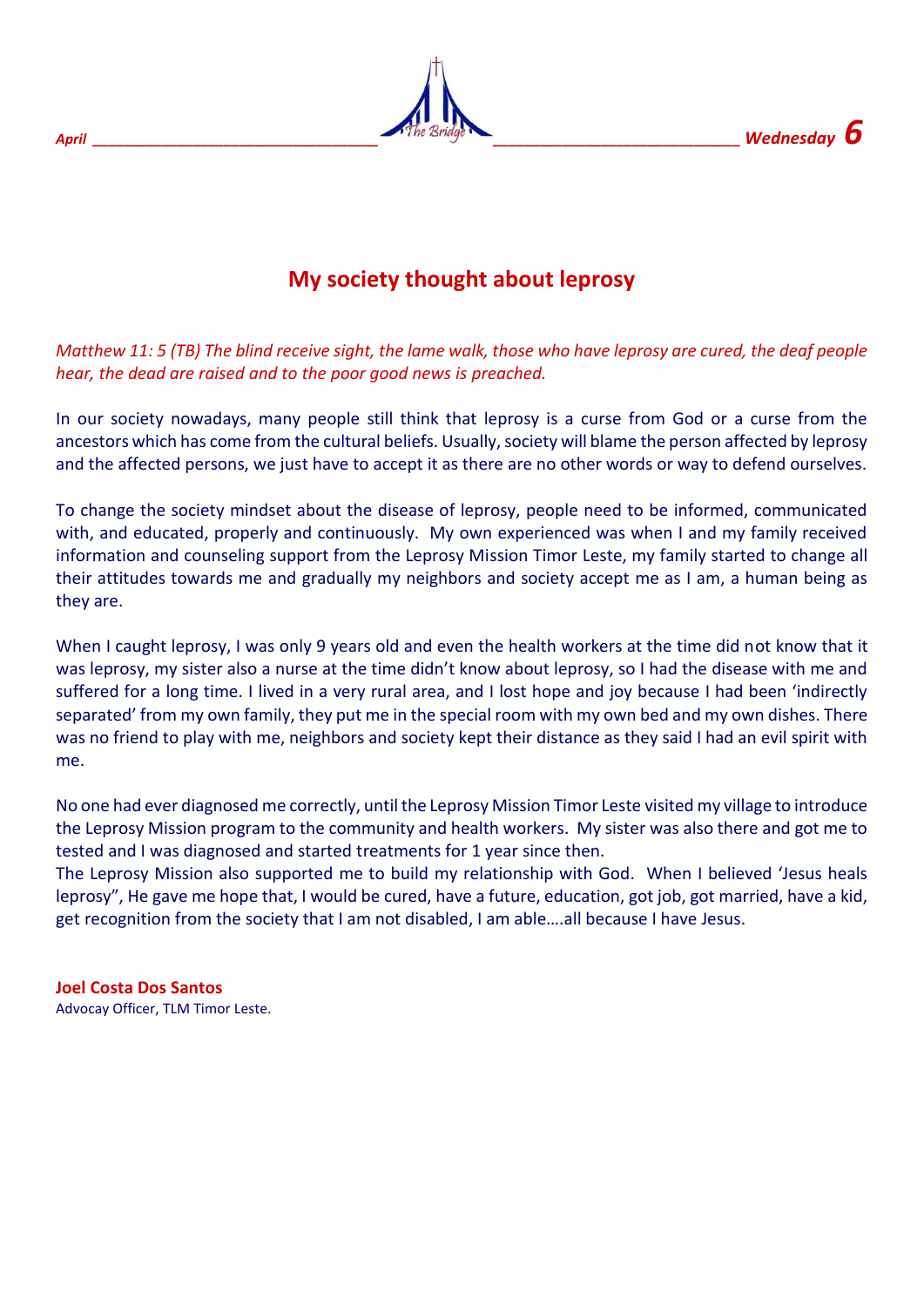

## **Overcoming resentment**

## *And I saw that all toil and all achievement spring from one person's envy of another. This too is meaningless, a chasing after the wind. Ecclesiastes 4:4*

Resentment at the workplace is quite common and most of us have faced it at least once. It is an invisible emotion that seriously impacts productivity, morale, and collaboration at the workplace. It forces you to quit jobs unplanned and lose out on great opportunities. How we handle it makes all the difference to our emotional well-being and our work itself.

A colleague completed his postgraduation and chose to work for missions. As days went by, we noticed a change in his behaviour. His zeal for work was diminishing, colleagues complained of impatience and rudeness. We gently probed. His friends in the corporate sector had state of art facilities and cushy pay packets. They told he was wasting his life and he felt 'left behind'. Unhappiness and unpleasantness rose from that simmering resentment.

In the parable of the workers in the vineyard, we hear the same resentment. *When they received it (wages), they began to grumble against the landowner. 'These who were hired last worked only one hour,' they said, 'and you have made them equal to us who have borne the burden of the work and the heat of the day.' Matt 20: 11-12*. As soon as workers glanced at the pay packet of their colleagues their demeanour changed. The murmurings were admonished and explained. Jesus warns against envying the blessings of others. It was the generosity of the Master that was in action.

Whatever be the reason, resentment pops its ugly head every now and then. A twinge of jealousy when his presentation is applauded or her proposal is accepted. It is called the comparison trap and soon turns into anger and discouragement. Does it sound familiar? Jesus warns us in this apt parable. Take your wage and go. Do not focus on what you have lost or what could have been yours. Stop comparing. It is the Father's generosity and His pleasure to bless whom He wills. Letting go of resentment will empower each believer to experience the greater things in the Lord.

Retrospect, recognize and root out.

*Lord, guard my heart from bitterness and resentment. Empower me to look for ways to bless you, rejoice in all I have and seek contentment.*

**Joydeepa Darlong Dr**Head of Knowledge Management, The Leprosy Mission Trust India. A *Family Physician, worked as Consultant and Deputy Superintendent for 15 years at The Leprosy Mission Hospital, Purulia, West Bengal, India.*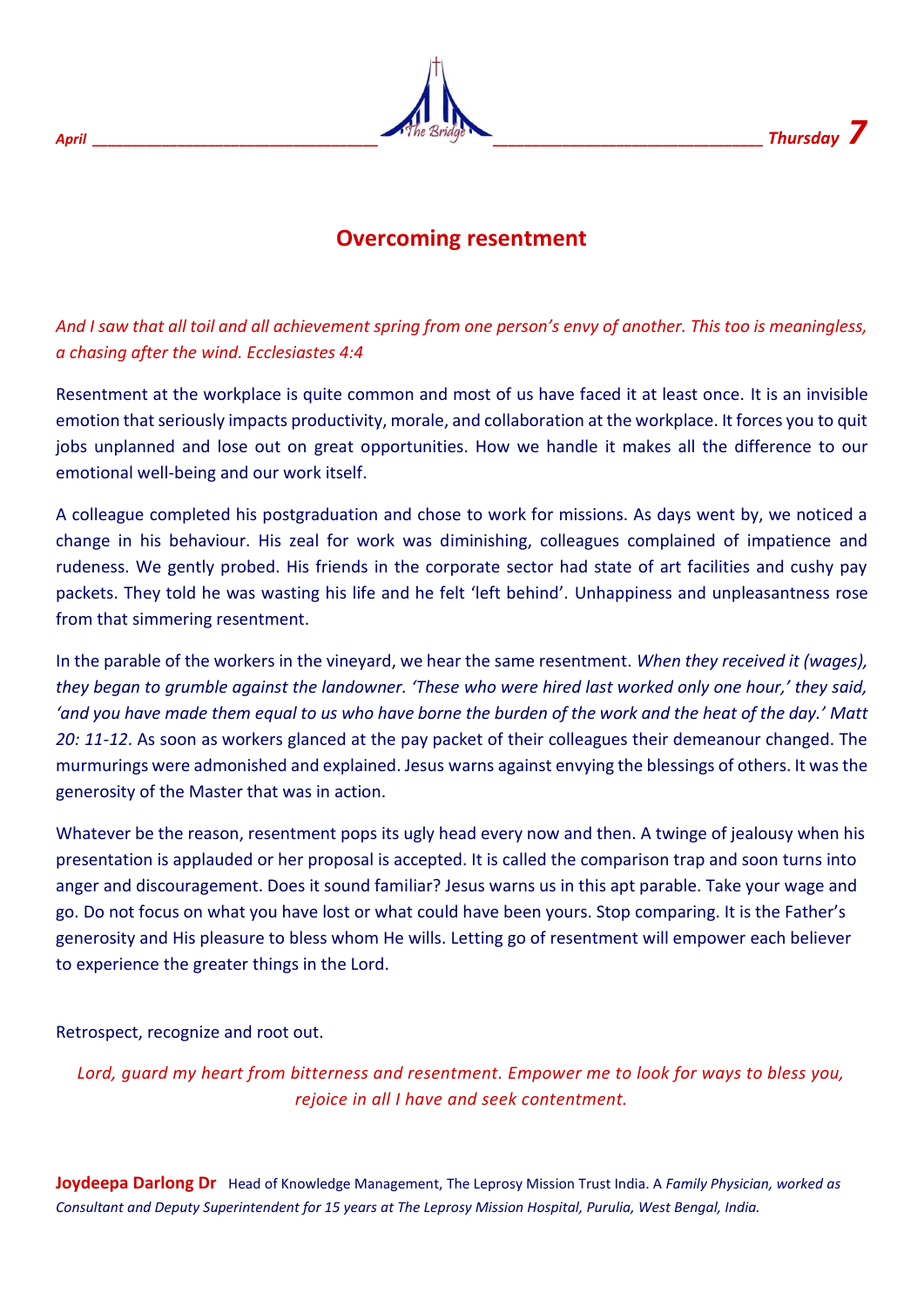

## **Walking Back to Happiness**

Walking With God

#### *Genesis 6:9*

These are the records of the generations of Noah. Noah was a righteous man, blameless in his time; Noah walked with God.

I do not know why the rock song "Walking Back to Happiness" came to my mind, but it struck me that this is what we need to do right now. Many people sing or hum as they go about their business and if this is something you enjoy, no one is stopping you. The events of the last two years have been traumatic for all of us, and for some people there have been traumas unrelated to Covid 19. There is no going back. We have learned so many things in the last two years. We are all two years older. The children have grown up, the last thing they want is to go back to the class they were in two years ago.

And the rest of us, we may wish to go back to normal but if we are honest we do not know what normal means any more. We can only do our best prayerfully and thoughtfully. Each time we go out we ask ourselves is my journey necessary? Many of us worry about climate change and the environment more than we did two years ago. Should I use my car or should I use public transport? Can I justify owning a car? How many air miles may I fly? And the inevitable domestic query, can I recycle this? And now we have to plan a new budget. How much to spend on food and warmth as the costs soar. Will this leave anything over to spend on leisure activities? Probably a lot less than previously so we need to rethink out leisure time.

Well, as my next musical\* says "You'll never walk alone".

*Noah faced many challenges and his decision was to walk with God.*

**Rosemary Tootle,** volunteer Purulia 1968-69. Volunteer International Office since retiring from the NHS.

\*Carousel, which was released in the USA in 1945, at the end of the Second World War.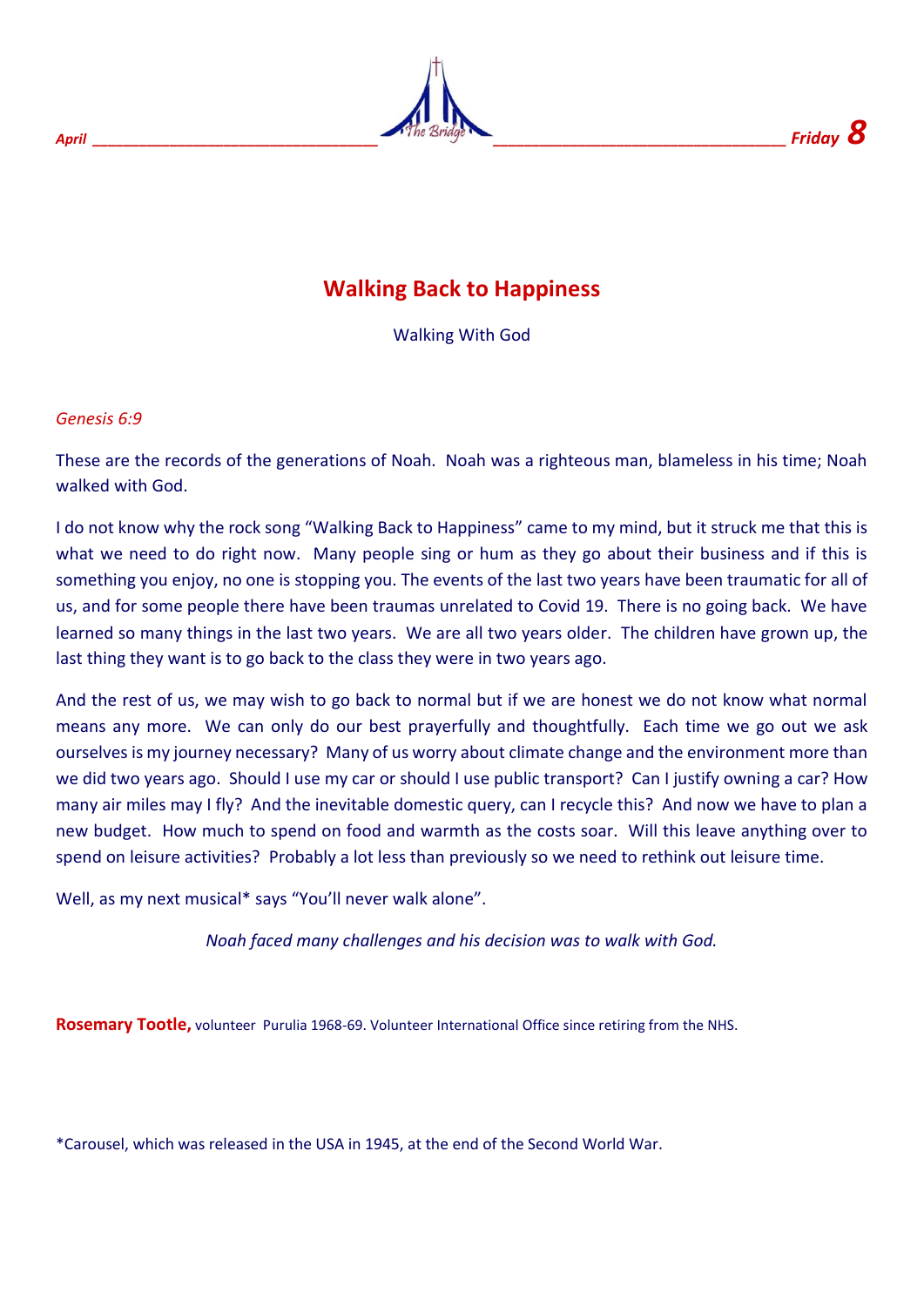

## **Psalm 61**

*For the director of music. With stringed instruments. Of David.*

**1** Hear my cry, O God; listen to my prayer. **2** From the ends of the earth I call to you, I call as my heart grows faint; lead me to the rock that is higher than I. **3** For you have been my refuge, a strong tower against the foe. **4** I long to dwell in your tent forever and take refuge in the shelter of your wings. **5** For you, God, have heard my vows; you have given me the heritage of those who fear your name. **6** Increase the days of the king's life, his years for many generations. **7** May he be enthroned in God's presence forever; appoint your love and faithfulness to protect him. **8** Then I will ever sing in praise of your name and fulfill my vows day after day.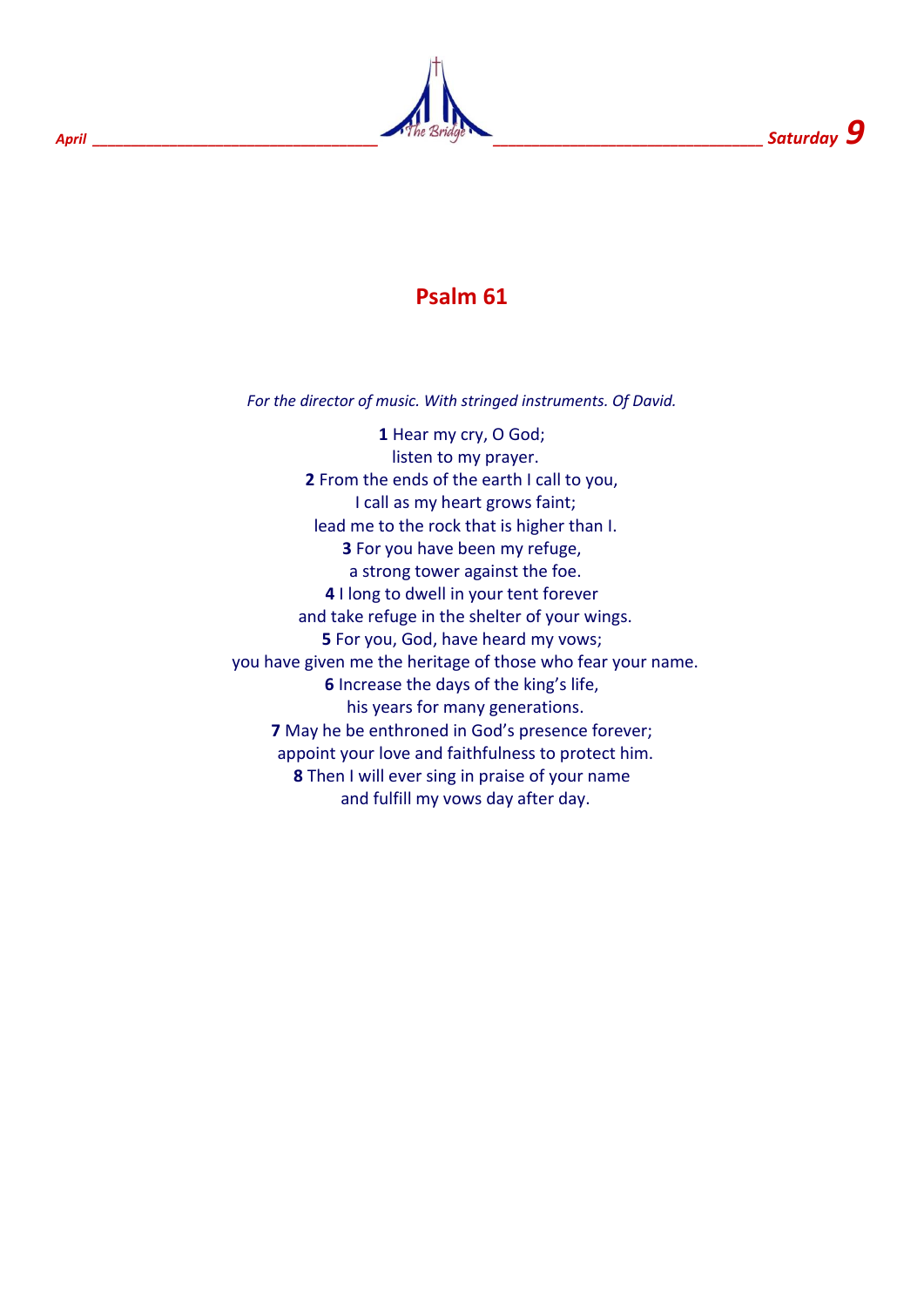

## **Palm Sunday**

## **Jesus Comes to Jerusalem as King**

*Mark 11* As they approached Jerusalem and came to Bethphage and Bethany at the Mount of Olives, Jesus sent two of his disciples, **2** saying to them, "Go to the village ahead of you, and just as you enter it, you will find a colt tied there, which no one has ever ridden. Untie it and bring it here. **<sup>3</sup>** If anyone asks you, 'Why are you doing this?' say, 'The Lord needs it and will send it back here shortly.'"

**4** They went and found a colt outside in the street, tied at a doorway. As they untied it, **5** some people standing there asked, "What are you doing, untying that colt?" **6** They answered as Jesus had told them to, and the people let them go. **7** When they brought the colt to Jesus and threw their cloaks over it, he sat on it. **8** Many people spread their cloaks on the road, while others spread branches they had cut in the fields. **9** Those who went ahead and those who followed shouted,

"Hosanna!

- "Blessed is he who comes in the name of the Lord!"
- **10** "Blessed is the coming kingdom of our father David!"
- "Hosanna in the highest heaven!"

**11** Jesus entered Jerusalem and went into the temple courts. He looked around at everything, but since it was already late, he went out to Bethany with the Twelve.

#### **Jesus Curses a Fig Tree and Clears the Temple Courts**

**12** The next day as they were leaving Bethany, Jesus was hungry. **13** Seeing in the distance a fig tree in leaf, he went to find out if it had any fruit. When he reached it, he found nothing but leaves, because it was not the season for figs. **14** Then he said to the tree, "May no one ever eat fruit from you again." And his disciples heard him say it.

**15** On reaching Jerusalem, Jesus entered the temple courts and began driving out those who were buying and selling there. He overturned the tables of the money changers and the benches of those selling doves, **16** and would not allow anyone to carry merchandise through the temple courts. **17** And as he taught them, he said, "Is it not written: 'My house will be called a house of prayer for all nations'? But you have made it 'a den of robbers.'"

**18** The chief priests and the teachers of the law heard this and began looking for a way to kill him, for they feared him, because the whole crowd was amazed at his teaching.

19 When evening came, Jesus and his disciples<sup>[\[](https://www.biblegateway.com/passage/?search=mark+11&version=NIV#fen-NIV-24660e)e]</sup> went out of the city.

**20** In the morning, as they went along, they saw the fig tree withered from the roots. **21** Peter remembered and said to Jesus, "Rabbi, look! The fig tree you cursed has withered!"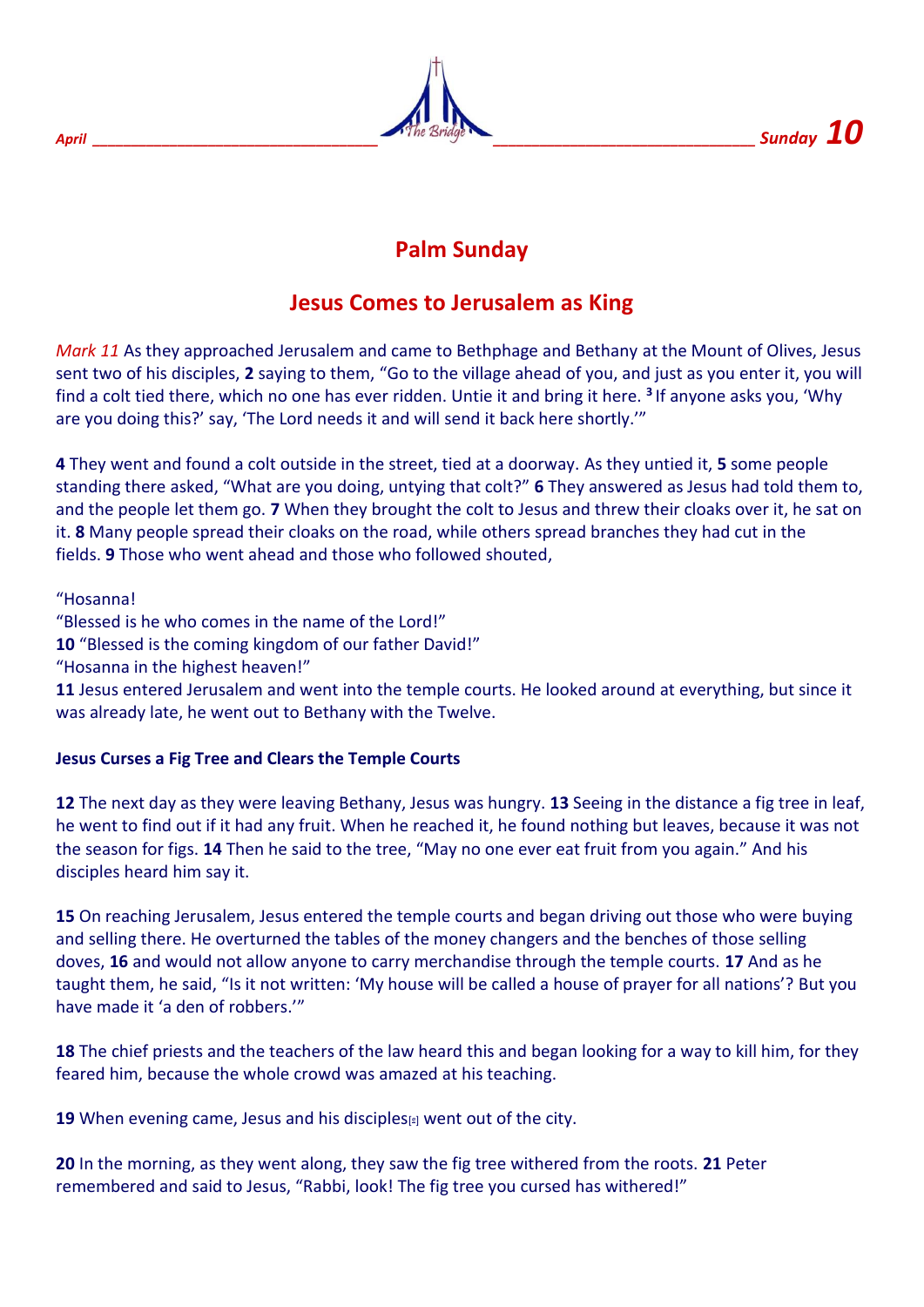22 "Have faith in God," Jesus answered. <sup>23</sup> "Truly<sup>®</sup> I tell you, if anyone says to this mountain, 'Go, throw yourself into the sea,' and does not doubt in their heart but believes that what they say will happen, it will be done for them. **<sup>24</sup>** Therefore I tell you, whatever you ask for in prayer, believe that you have received it, and it will be yours. **<sup>25</sup>** And when you stand praying, if you hold anything against anyone, forgive them, so that your Father in heaven may forgive you your sins."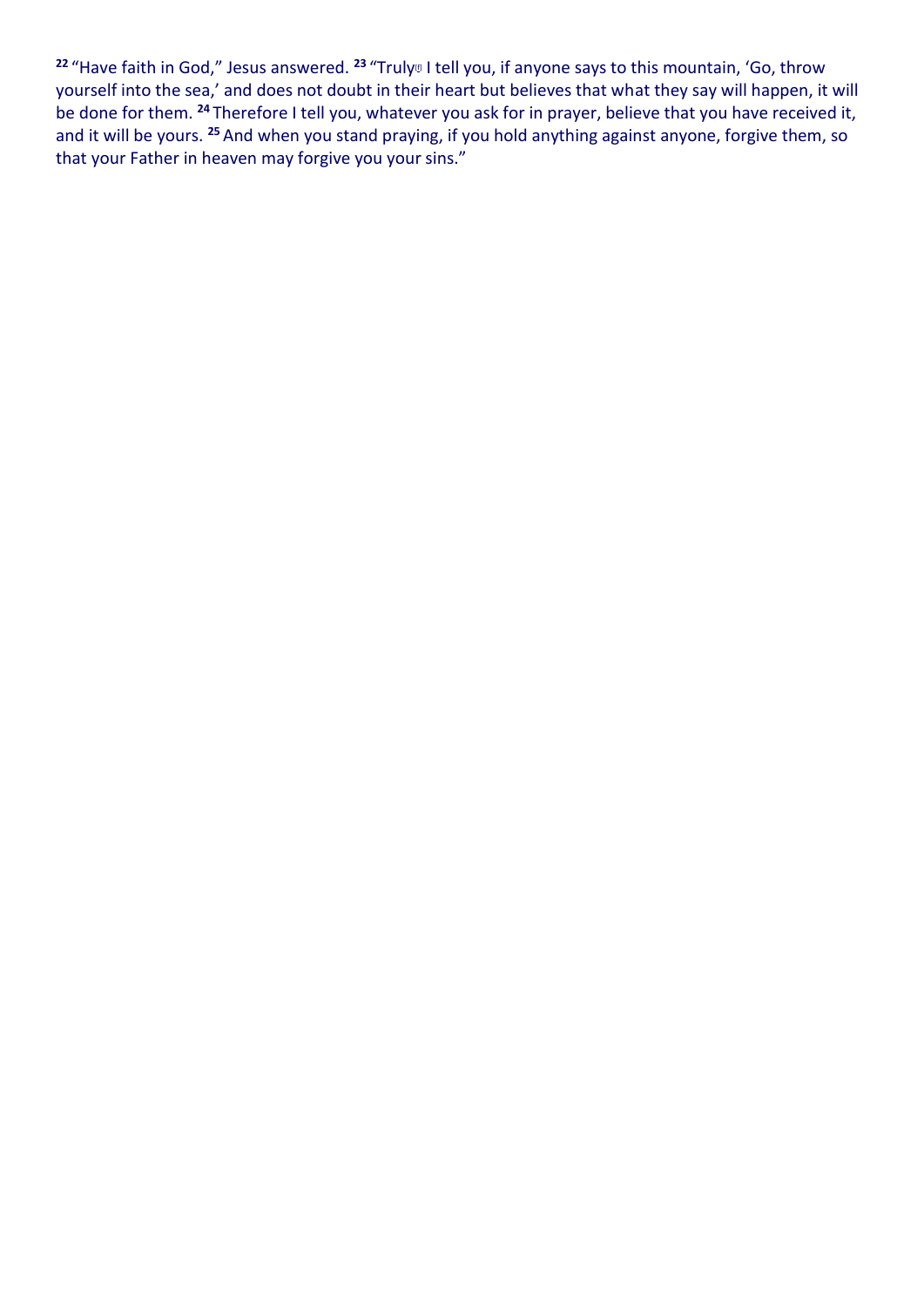

## **The right costume**

*David fastened on his sword over the tunic and tried walking around, because he was not used to them. But he said to Saul « I cannot go in these because I am not used to them ». So he took them off. 1Sam 17 :39*

David was a surprising and contrasting character. He was both a handsome young man, we could even say delicate, a musician, a poet, a dreamer... But he was also a formidable warrior, fearless in front of the bear and the lion that he killed with his bare hands. When he saw Goliath insulting the army of Israel, his blood boiled. The zeal that animated him transcended him to the point of forgetting the danger. For him there was no doubt, with God he was going to defeat this formidable giant.

Saul, the war professional, was careful not to respond to Goliath's challenge. He promised riches and glory to whoever got into a fight, but he stayed warm in his tent.

My thinking is this:

- Why do those in authority often insist that younger people, even if they are gifted, do things the way they would have done them?
- Why don't the "Sauls" let the "Davids" be what they are?
- Why do some stick unsuitable costumes on others?
- Finally, why not accept the difference?

David tried to do things according to the professional's advice, but he soon realized that it was not suitable for him. And I like this sentence: "He got rid of it."

It is not a question here of rebellion but of respect for the specificity of each. My beloveds, let us not extinguish the personality of those who do not resemble us. In the body of Christ, we too often try to bring each other into molds, synonymous with deprivation of freedom of expression. A David will be a rich blessing to the Church/Mission if he is not forced to wear Saul's armour.

## **Le bon costume**

*David ceignit l'épée de Saül par-dessus ses habits, et voulut marcher, car il n'avait pas encore essayé. Mais il dit à Saül : « Je ne puis pas marcher avec cette armure, je n'y suis pas accoutumé. ». Et il s'en débarrassa. 1 Samuel 17 :39*

David était un personnage surprenant et contrasté. Il était à la fois un beau jeune homme, nous pourrions même dire délicat, musicien, poète, rêveur... Mais aussi un guerrier redoutable, sans peur devant l'ours et le lion qu'il tuait à mains nues. Quand il a vu Goliath insulter l'armée d'Israël, son sang n'a fait qu'un tour.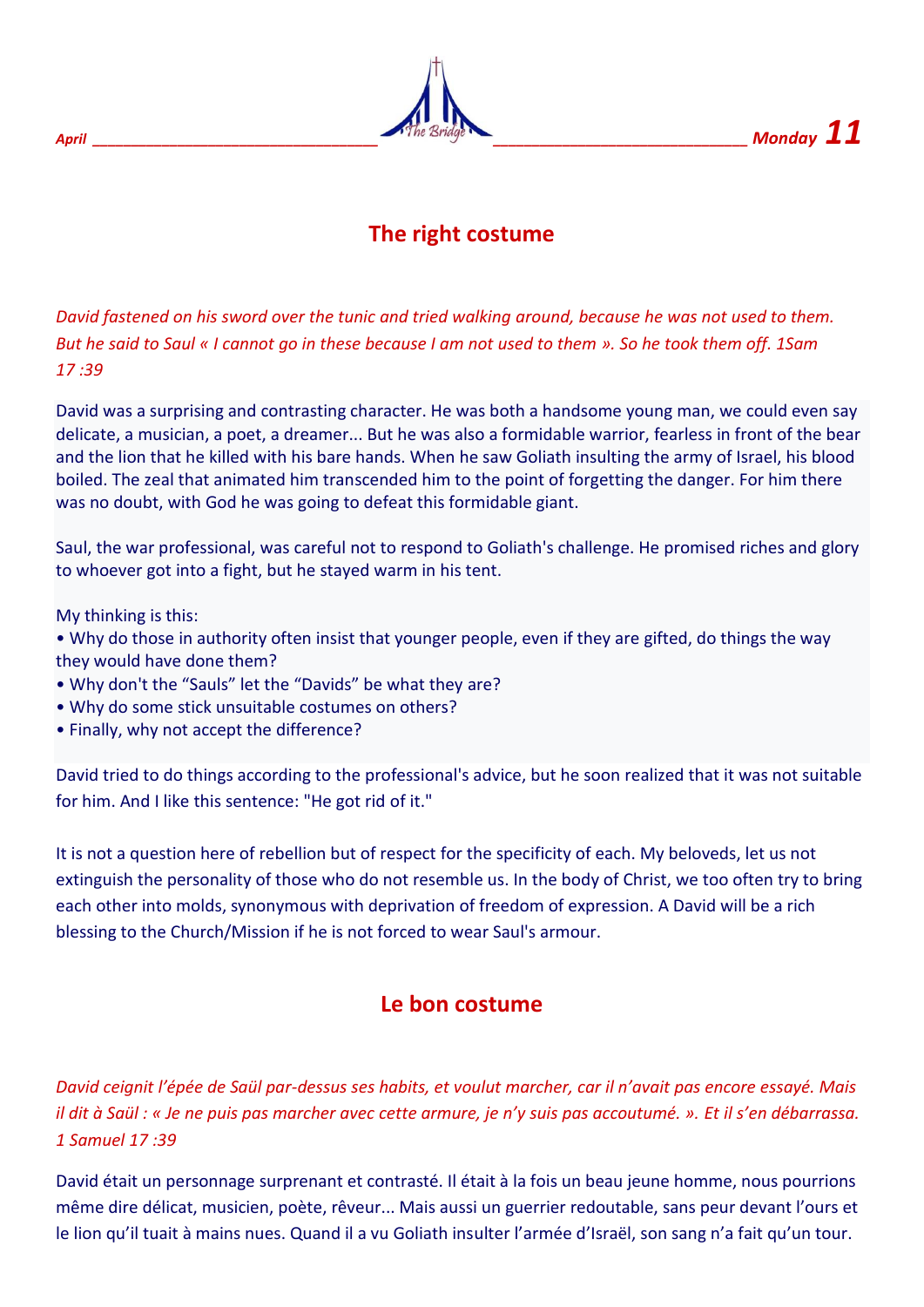Le zèle qui l'animait le transcendait au point d'oublier le danger. Pour lui cela ne faisait aucun doute, avec Dieu il allait terrasser ce géant redoutable.

Saül, le professionnel de la guerre, s'était bien gardé de répondre au défi lancé par Goliath. Il promettait richesses et gloire à celui qui se lancerait dans la bagarre mais lui restait bien au chaud dans sa tente.

Ma réflexion est celle-ci :

- Pourquoi, bien souvent, ceux qui exercent l'autorité veulent-ils à tout prix que les plus jeunes, même s'ils sont doués, fassent les choses comme eux-mêmes les auraient faites ?
- Pourquoi les « Saül » ne laisse-t-il pas les « David » être ce qu'ils sont ?
- Pourquoi certains collent-ils des costumes inadaptés sur les autres ?
- Finalement, pourquoi ne pas accepter la différence ?

David a essayé de faire les choses d'après les conseils du professionnel, mais il s'est vite rendu compte que ce n'était pas adapté pour lui. Et j'aime cette phrase : « Il s'en débarrassa ».

Il n'est pas question ici de rébellion mais de respect envers la spécificité de chacun. Mes bien-aimés, n'éteignons pas la personnalité de ceux qui ne nous ressemblent pas. Dans le corps du Christ, on essaye trop souvent de faire entrer les uns et les autres dans des moules, synonymes de privation de liberté d'expression. Un David sera une riche bénédiction pour l'Église/ la Mission si on ne l'oblige pas à porter l'armure de Saül.

Je sais, ce texte est un peu allégorique mais le Seigneur devrait vous éclairer.

**Reverend Elie FOFOLO -** Born on August 5, 1964, son of a Baptist Pastor, both parents died. I am a pastor of vocation and formation, in 2001 I had my degree in Theology at the Protestant University in Congo (U.P.C). After working as a Pastor in the local Church of Kingabwa 1 from 2004 to 2011, I had a meeting with Angelika Piefer who headed the Coordination of the Mission against Leprosy in the Democratic Republic of Congo, from where I had this passion for people affected by Leprosy and I invited Angelika to come to World Leprosy Day in our church on Sunday 29/01/2012, in Kingabwa. This work led us to discover two girls from the same family with signs of leprosy, and their brother ended up being infected, but all three were treated and in good health. This sparked this passion to work as a volunteer in raising awareness, mobilization and the relationship with the local churches of the platform "Church of Christ in Congo" (E.C.C in acronym). **-** In July 2019, I obtained the Master in Psychotrauma, at the University of Kinshasa, at the Faculty of Medicine. Training that allows me to better listen to and accompany people who suffer trauma and stress for biopsychosocial care. **-** I am married to only one woman, Madame Espérance since 16/10/1988. From this union God gave us five children including two girls and three boys. Just like Abraham and Sarah, my wife and I, are willing to give up everything and go where the need for the Mission is felt. - Elie Fofolo is currently pastor at the local church of Masina 3, the 15th Congo Baptist Community in Kinshasa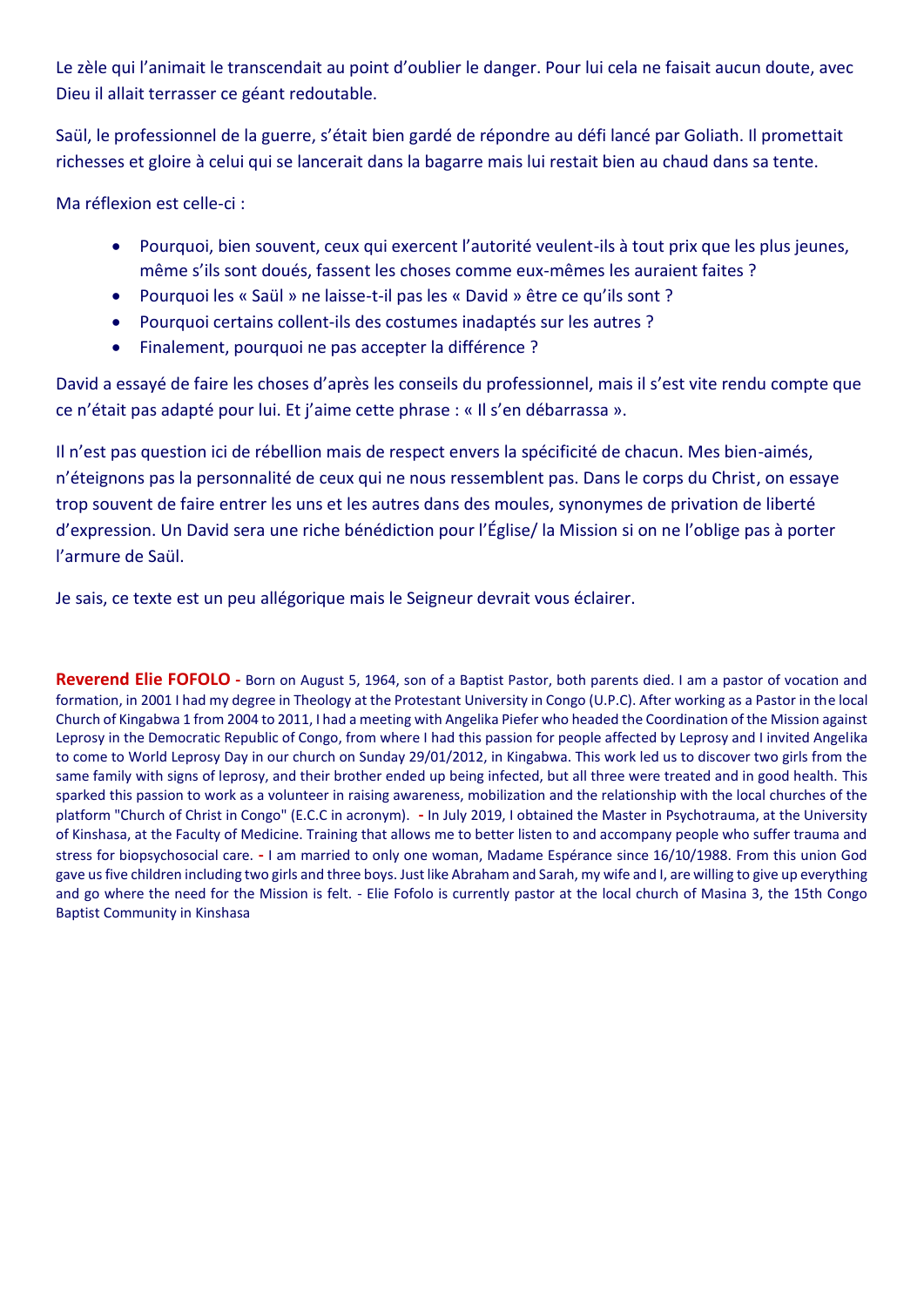

## **Psalm 107**

**<sup>1</sup>**Give thanks to the LORD, for he is good; his love endures forever.

**2** Let the redeemed of the LORD tell their story those he redeemed from the hand of the foe, **3** those he gathered from the lands, from east and west, from north and south.

**<sup>4</sup>** Some wandered in desert wastelands, finding no way to a city where they could settle. **<sup>5</sup>** They were hungry and thirsty, and their lives ebbed away. **<sup>6</sup>** Then they cried out to the LORD in their trouble, and he delivered them from their distress. **<sup>7</sup>**He led them by a straight way to a city where they could settle. **8** Let them give thanks to the LORD for his unfailing love and his wonderful deeds for mankind, **9** for he satisfies the thirsty and fills the hungry with good things.

**<sup>10</sup>** Some sat in darkness, in utter darkness, prisoners suffering in iron chains, **<sup>11</sup>** because they rebelled against God's commands and despised the plans of the Most High. **<sup>12</sup>** So he subjected them to bitter labor; they stumbled, and there was no one to help. **<sup>13</sup>** Then they cried to the LORD in their trouble, and he saved them from their distress. **<sup>14</sup>**He brought them out of darkness, the utter darkness, and broke away their chains. **<sup>15</sup>** Let them give thanks to the LORD for his unfailing love and his wonderful deeds for mankind, **<sup>16</sup>** for he breaks down gates of bronze and cuts through bars of iron.

**<sup>17</sup>** Some became fools through their rebellious ways and suffered affliction because of their iniquities. **<sup>18</sup>** They loathed all food and drew near the gates of death. **<sup>19</sup>** Then they cried to the LORD in their trouble, and he saved them from their distress. **<sup>20</sup>**He sent out his word and healed them; he rescued them from the grave. **<sup>21</sup>** Let them give thanks to the LORD for his unfailing love and his wonderful deeds for mankind. **<sup>22</sup>** Let them sacrifice thank offerings and tell of his works with songs of joy.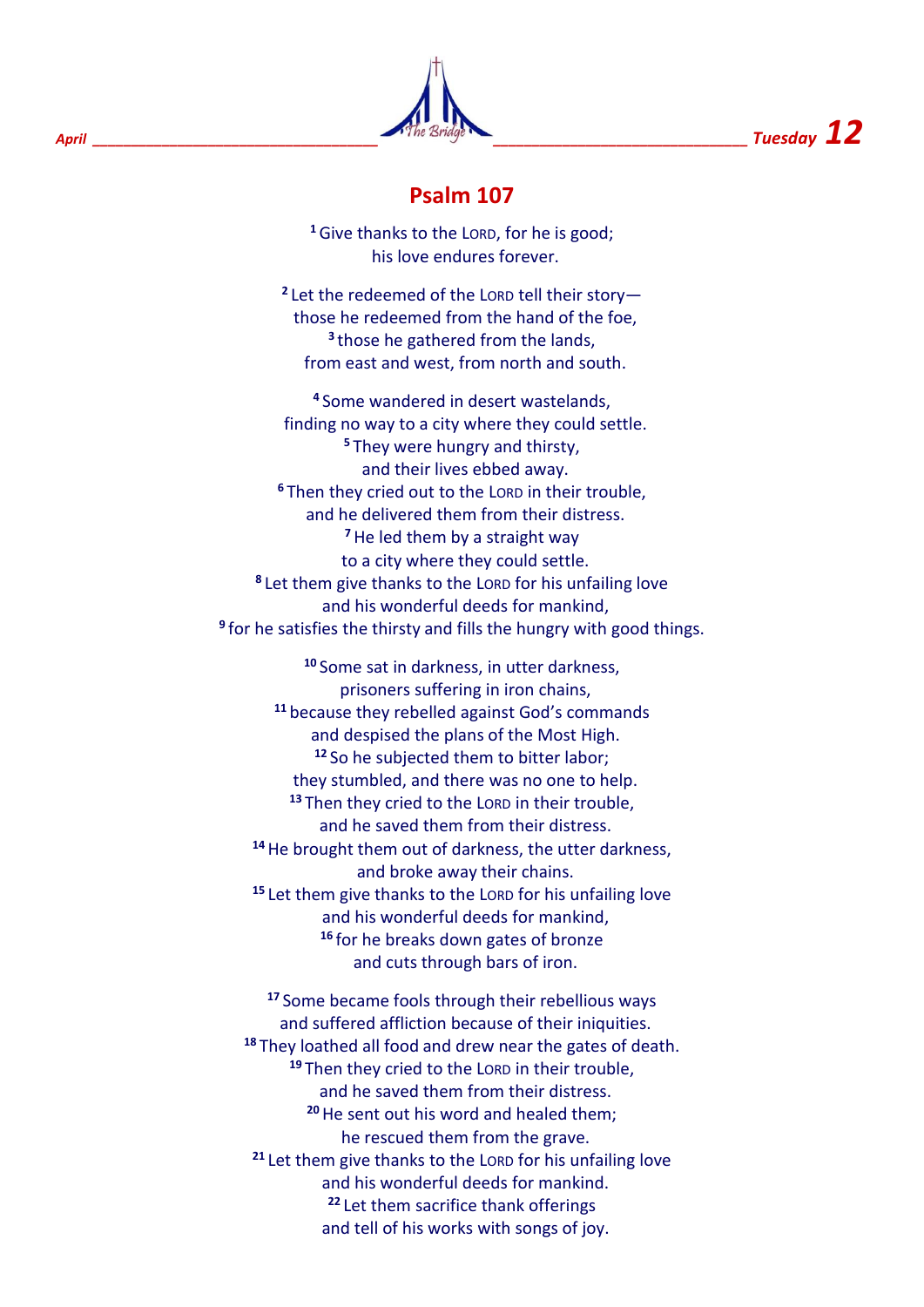**<sup>23</sup>** Some went out on the sea in ships; they were merchants on the mighty waters. **<sup>24</sup>** They saw the works of the LORD, his wonderful deeds in the deep. **<sup>25</sup>** For he spoke and stirred up a tempest that lifted high the waves. **<sup>26</sup>** They mounted up to the heavens and went down to the depths; in their peril their courage melted away. **<sup>27</sup>** They reeled and staggered like drunkards; they were at their wits' end. **<sup>28</sup>** Then they cried out to the LORD in their trouble, and he brought them out of their distress. **<sup>29</sup>**He stilled the storm to a whisper; the waves of the sea were hushed. **<sup>30</sup>** They were glad when it grew calm, and he guided them to their desired haven. **<sup>31</sup>** Let them give thanks to the LORD for his unfailing love and his wonderful deeds for mankind. **<sup>32</sup>** Let them exalt him in the assembly of the people and praise him in the council of the elders.

**<sup>33</sup>**He turned rivers into a desert, flowing springs into thirsty ground, **<sup>34</sup>** and fruitful land into a salt waste, because of the wickedness of those who lived there. **<sup>35</sup>**He turned the desert into pools of water and the parched ground into flowing springs; **<sup>36</sup>** there he brought the hungry to live, and they founded a city where they could settle. **<sup>37</sup>** They sowed fields and planted vineyards that yielded a fruitful harvest; **<sup>38</sup>** he blessed them, and their numbers greatly increased, and he did not let their herds diminish.

**<sup>39</sup>** Then their numbers decreased, and they were humbled by oppression, calamity and sorrow; **<sup>40</sup>** he who pours contempt on nobles made them wander in a trackless waste. **<sup>41</sup>** But he lifted the needy out of their affliction and increased their families like flocks. **<sup>42</sup>** The upright see and rejoice, but all the wicked shut their mouths.

**<sup>43</sup>** Let the one who is wise heed these things and ponder the loving deeds of the LORD.

*You can listen it here with Daniel's music:*



**Daniel Donahaye** - I am 85 years old and for the last year have been putting my poetry to music, having launched my first cd in June in support of the Australian Leprosy Mission. I am happily married having met my wife in Israel in 1957. I was born in France but grew up in England, where I spent most of my working life. We retired to live in Queensland in 1999. Our children and grandchildren are spread across the world, and so I would sum up by saying that I am a citizen of the world with a deep concern for my fellow human beings.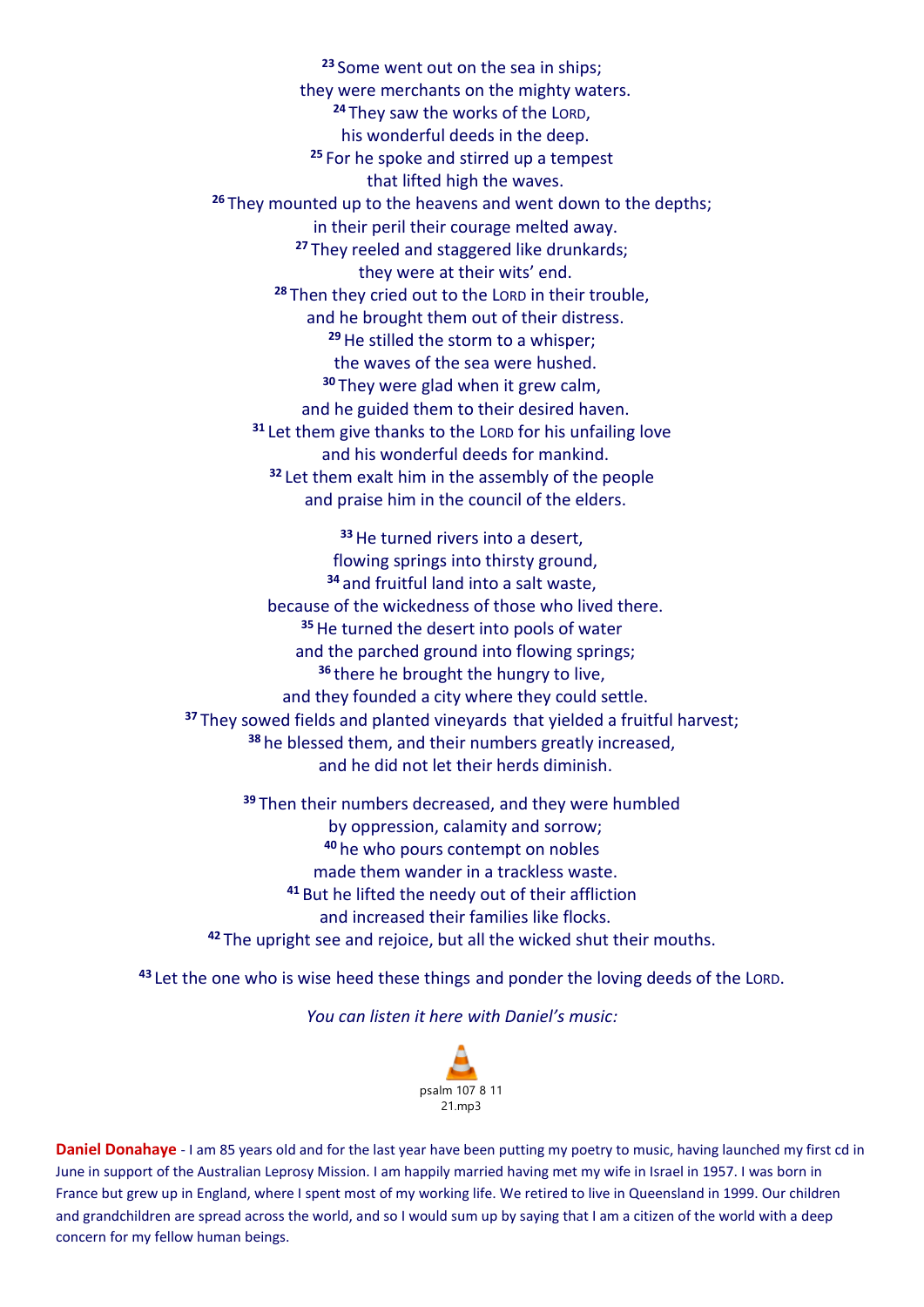

## **Where can I go from your Spirit? Where can I flee from your presence?**

#### *Psalm 139:7-10*

Nineteenth century poet Francis Thompson led a short and troubled life. Academically bright but physically frail, he failed to meet the expectations of a demanding father, and in his twenties ended up sleeping rough in London. After one of his poems was published in a magazine, its publishers found him and arranged for him to stay with a Christian community in a quiet rural area. It was there that his poetry flourished, and he wrote what was said to be his masterpiece, a long and complex work called, *"The Hound of Heaven"*

The concept at the foundation of that poem has stuck in my mind. The idea of the relentless pursuing of a 'Hound' doesn't sit easily with one's sense of God as the loving Shepherd, seeking the lost sheep rather than hunting it down! It raises the question for me -perhaps for you at times- "am I Jonah fleeing from God, or the lost sheep longing to be found?" Psalm 139 helps me to understand. Verse 7, like Thompson's poem, sounds as if I am trying to evade God, to escape him, *"Where can I go... Where can I flee...".* That section of the Psalm reads like the breathless fear of a hunted man; but then it calms to a sense of safety in the arms of God: *"...your hand will guide me, your right hand will hold me fast"* There is relief in being found, held, guided, -like the relief of a distressed and lost child being found and protected.

So it is with Thompson's poem, the heart-outpouring of one who disappointed earthly parents, who failed in terms of human achievement, was rejected from military service on health grounds. One who went from excelling at university to selling newspapers on the streets and sleeping under railway arches. His poem begins,

> *"I fled him, down the nights and down the days; I fled Him, down the arches of the years; I fled Him, down the labyrinthine ways Of my own mind; and in the midst of tears I hid from Him......"*

As the poem unfolds there is a sense of one who, -whilst 'on the run' and feeling 'hunted', nevertheless wants and needs and longs to be 'caught', to be *found* by God, ("*I wait Thy love's uplifted stroke!")* The fleeing human soul realises its need for all that only God can provide. So it is as if the hunted becomes the hunter, the sought becomes the seeker, -longing for all that only God can give.

The poem ends with the poet hearing from God. The 'Hound of Heaven' shows him that he is losing the fulfilments of life because he tried to 'lose' God from his life: *"Lo, all things fly thee, for thou fliest Me! Strange, piteous, futile thing!"* And finally, the 'Hound' -seen now more as a deliverer than a hunter- declares, *"I am He Whom thou seekest!"* The last line shows that the one who drives God from his or her life drives out what God's love alone can bring.

Like the psalmist and the poet, many of us and many of those we care for have, through suffering in one way and another, felt the need for the love of God, although it is from Him we might at times want to run away.

*Psalm 139 is our story. May God bless you in your seeking, and in being sought... and found.*

**David Beazley** began involvement with The Leprosy Mission in 1992 when he came as Minister to a Church near the International Office in Brentford. He acted as an informal 'chaplain' to the Office, and served on the International General Council for some years. At the same time he became a member of TLM England and Wales Board, serving as Chairman for six years and on various committees. He chaired the Spiritual Ministry MAWG, and is also able to serve TLMI by leading retreat days and other such things as opportunity allows. He has recently retired from the pastorate but continues as a volunteer speaker for TLM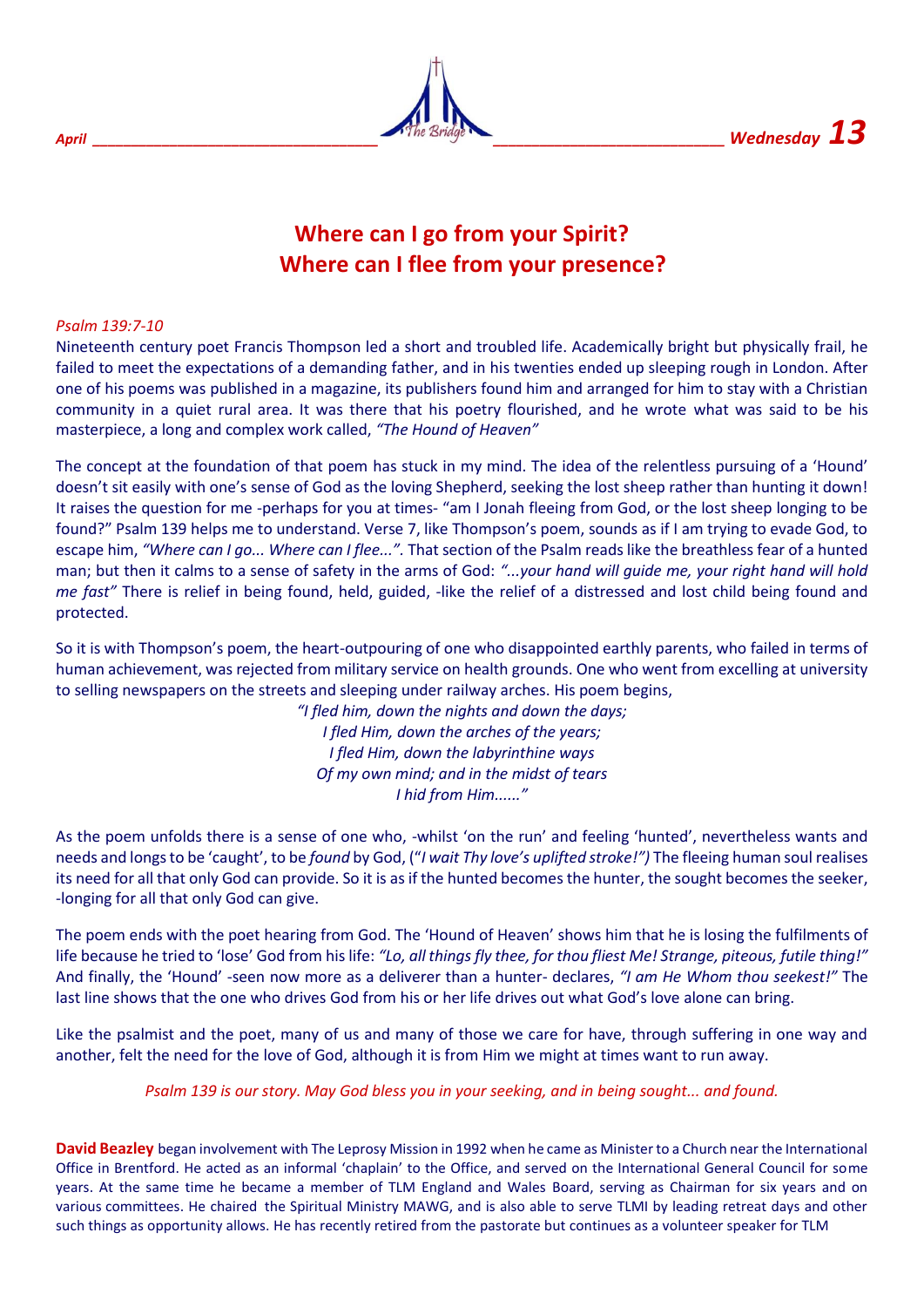## **The Last Supper**

*Mark 14* **12**On the first day of the Festival of Unleavened Bread, when it was customary to sacrifice the Passover lamb, Jesus' disciples asked him, "Where do you want us to go and make preparations for you to eat the Passover?"

**13** So he sent two of his disciples, telling them, "Go into the city, and a man carrying a jar of water will meet you. Follow him. **<sup>14</sup>** Say to the owner of the house he enters, 'The Teacher asks: Where is my guest room, where I may eat the Passover with my disciples?' **<sup>15</sup>**He will show you a large room upstairs, furnished and ready. Make preparations for us there."

**16** The disciples left, went into the city and found things just as Jesus had told them. So they prepared the Passover.

**17** When evening came, Jesus arrived with the Twelve. **18** While they were reclining at the table eating, he said, "Truly I tell you, one of you will betray me—one who is eating with me."

**19** They were saddened, and one by one they said to him, "Surely you don't mean me?"

**<sup>20</sup>** "It is one of the Twelve," he replied, "one who dips bread into the bowl with me. **<sup>21</sup>** The Son of Man will go just as it is written about him. But woe to that man who betrays the Son of Man! It would be better for him if he had not been born."

**22** While they were eating, Jesus took bread, and when he had given thanks, he broke it and gave it to his disciples, saying, "Take it; this is my body."

**23** Then he took a cup, and when he had given thanks, he gave it to them, and they all drank from it.

**24** "This is my blood of the covenant, which is poured out for many," he said to them. <sup>25</sup> "Truly I tell you, I will not drink again from the fruit of the vine until that day when I drink it new in the kingdom of God."

**26** When they had sung a hymn, they went out to the Mount of Olives.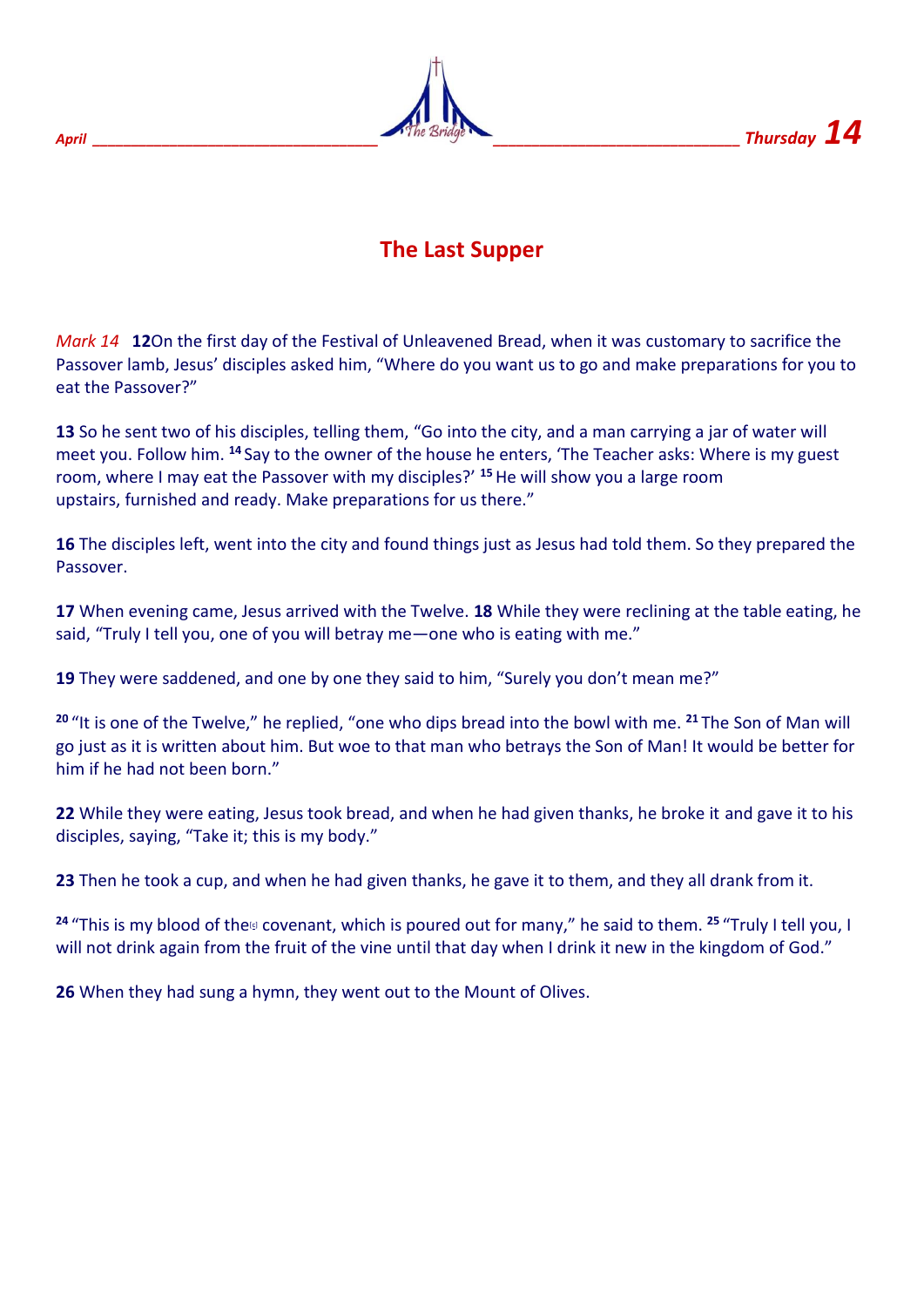

## **Isaiah 53**

Who has believed our message and to whom has the arm of the LORD been revealed? **<sup>2</sup>**He grew up before him like a tender shoot, and like a root out of dry ground. He had no beauty or majesty to attract us to him, nothing in his appearance that we should desire him. **<sup>3</sup>**He was despised and rejected by mankind, a man of suffering, and familiar with pain. Like one from whom people hide their faces he was despised, and we held him in low esteem. **<sup>4</sup>** Surely he took up our pain and bore our suffering, yet we considered him punished by God, stricken by him, and afflicted. **<sup>5</sup>** But he was pierced for our transgressions, he was crushed for our iniquities: the punishment that brought us peace was on him, and by his wounds we are healed. **<sup>6</sup>** We all, like sheep, have gone astray, each of us has turned to our own way; and the LORD has laid on him the iniquity of us all. **<sup>7</sup>**He was oppressed and afflicted, yet he did not open his mouth; he was led like a lamb to the slaughter, and as a sheep before its shearers is silent, so he did not open his mouth. <sup>8</sup> By oppression<sup>[\[a\]](https://www.biblegateway.com/passage/?search=Isaiah+53&version=NIV#fen-NIV-18720a)</sup> and judgment he was taken away. Yet who of his generation protested? For he was cut off from the land of the living; for the transgression of my people he was punished. **<sup>9</sup>**He was assigned a grave with the wicked, and with the rich in his death, though he had done no violence, nor was any deceit in his mouth. **<sup>10</sup>** Yet it was the LORD's will to crush him and cause him to suffer, and though the LORD makes his life an offering for sin, he will see his offspring and prolong his days, and the will of the LORD will prosper in his hand. **<sup>11</sup>** After he has suffered, he will see the light of life and be satisfied; by his knowledge my righteous servant will justify many,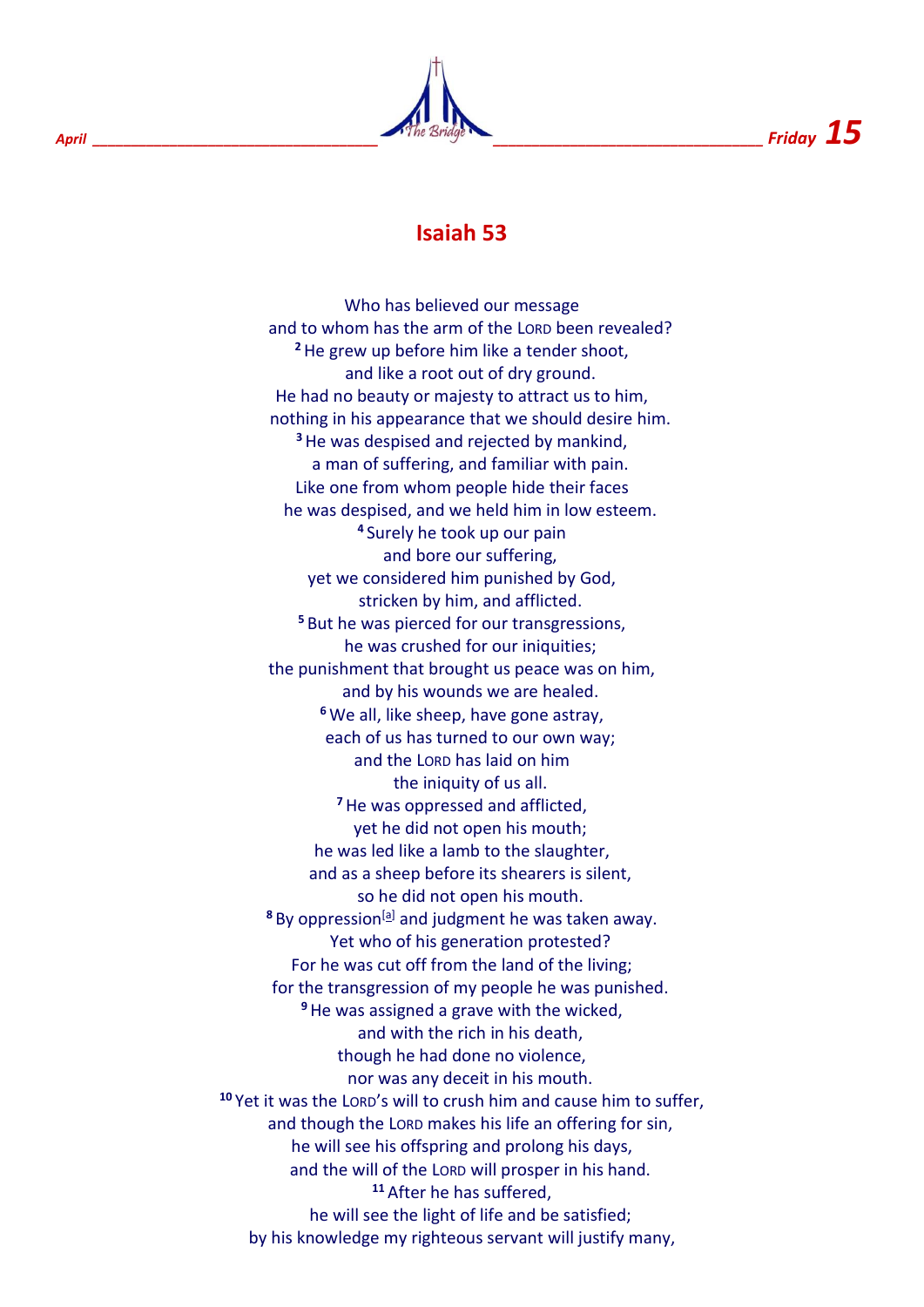and he will bear their iniquities. **<sup>12</sup>** Therefore I will give him a portion among the great, and he will divide the spoils with the strong, because he poured out his life unto death, and was numbered with the transgressors. For he bore the sin of many, and made intercession for the transgressors.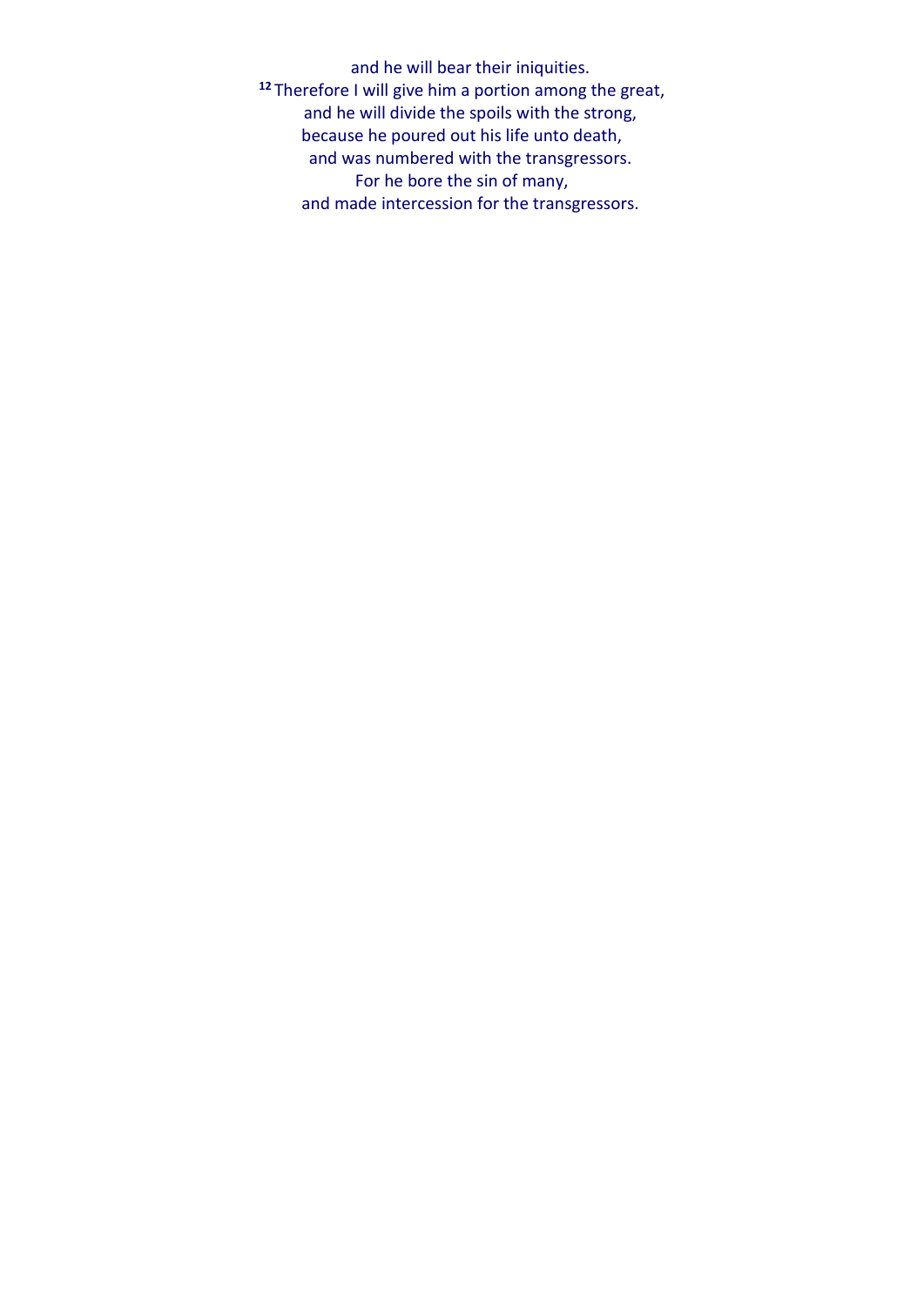

## **The seven sayings of Jesus on the cross**

Father, forgive them; for they know not what they do.

Today shalt thou be with me in paradise. ...

Woman, behold, thy son! ...

My God, my God, why hast thou forsaken me? ...

I thirst. ...

It is finished. ...

Father, into thy hands I commend my spirit.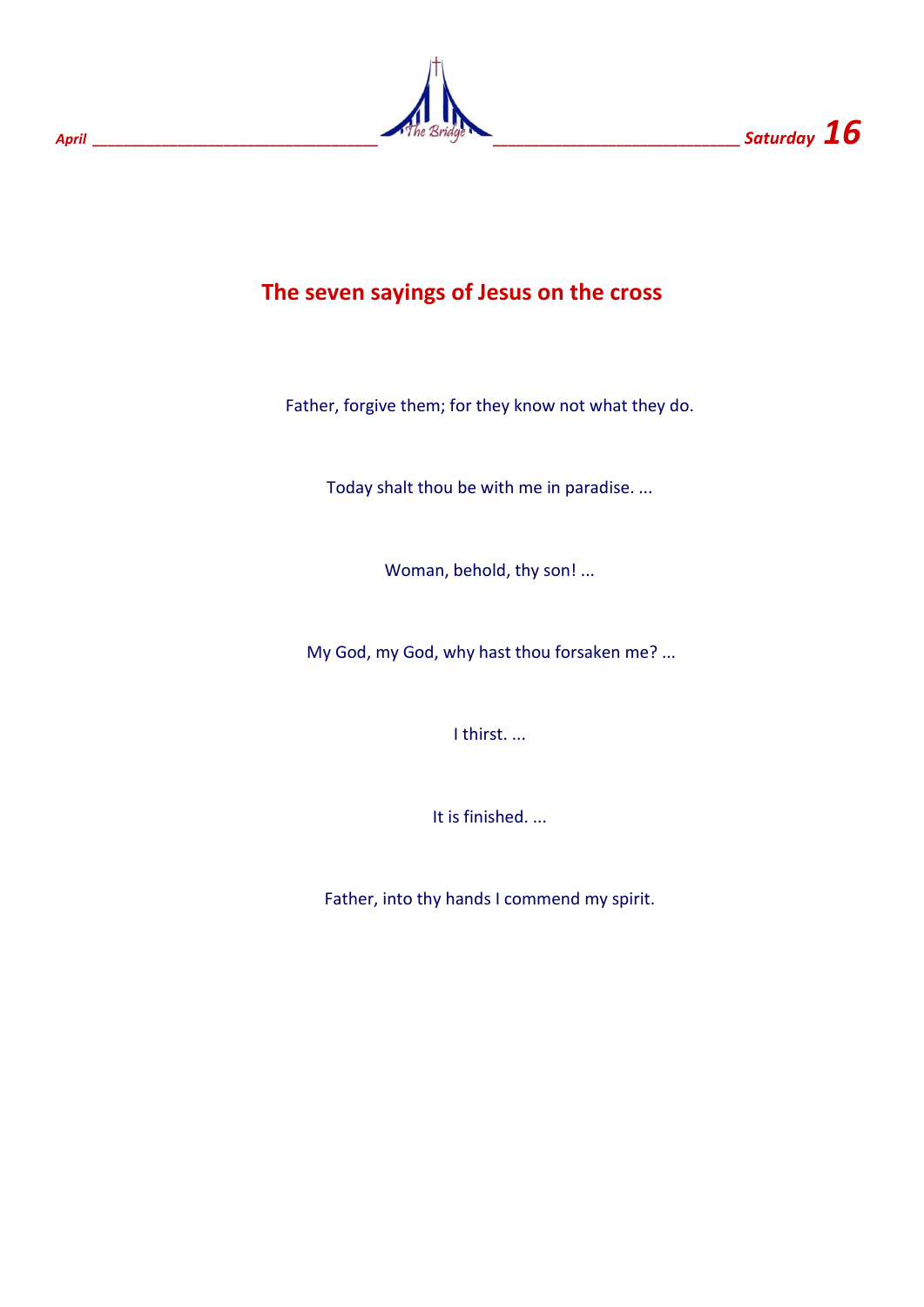

## **Easter**

*Matthew 28*

After the Sabbath, at dawn on the first day of the week, Mary Magdalene and the other Mary went to look at the tomb.

**2** There was a violent earthquake, for an angel of the Lord came down from heaven and, going to the tomb, rolled back the stone and sat on it. **3** His appearance was like lightning, and his clothes were white as snow. **4** The guards were so afraid of him that they shook and became like dead men.

**5** The angel said to the women, "Do not be afraid, for I know that you are looking for Jesus, who was crucified. **6** He is not here; he has risen, just as he said. Come and see the place where he lay. **7** Then go quickly and tell his disciples: 'He has risen from the dead and is going ahead of you into Galilee. There you will see him.' Now I have told you."

**8** So the women hurried away from the tomb, afraid yet filled with joy, and ran to tell his disciples. **9** Suddenly Jesus met them. "Greetings," he said. They came to him, clasped his feet and worshiped him. **10** Then Jesus said to them, "Do not be afraid. Go and tell my brothers to go to Galilee; there they will see me."

#### **The Guards' Report**

**11** While the women were on their way, some of the guards went into the city and reported to the chief priests everything that had happened. **12** When the chief priests had met with the elders and devised a plan, they gave the soldiers a large sum of money, **13** telling them, "You are to say, 'His disciples came during the night and stole him away while we were asleep.' **14** If this report gets to the governor, we will satisfy him and keep you out of trouble." **15** So the soldiers took the money and did as they were instructed. And this story has been widely circulated among the Jews to this very day.

#### **The Great Commission**

**16** Then the eleven disciples went to Galilee, to the mountain where Jesus had told them to go. **17** When they saw him, they worshiped him; but some doubted. **18** Then Jesus came to them and said, "All authority in heaven and on earth has been given to me. **<sup>19</sup>** Therefore go and make disciples of all nations, baptizing them in the name of the Father and of the Son and of the Holy Spirit, **<sup>20</sup>** and teaching them to obey everything I have commanded you. And surely I am with you always, to the very end of the age."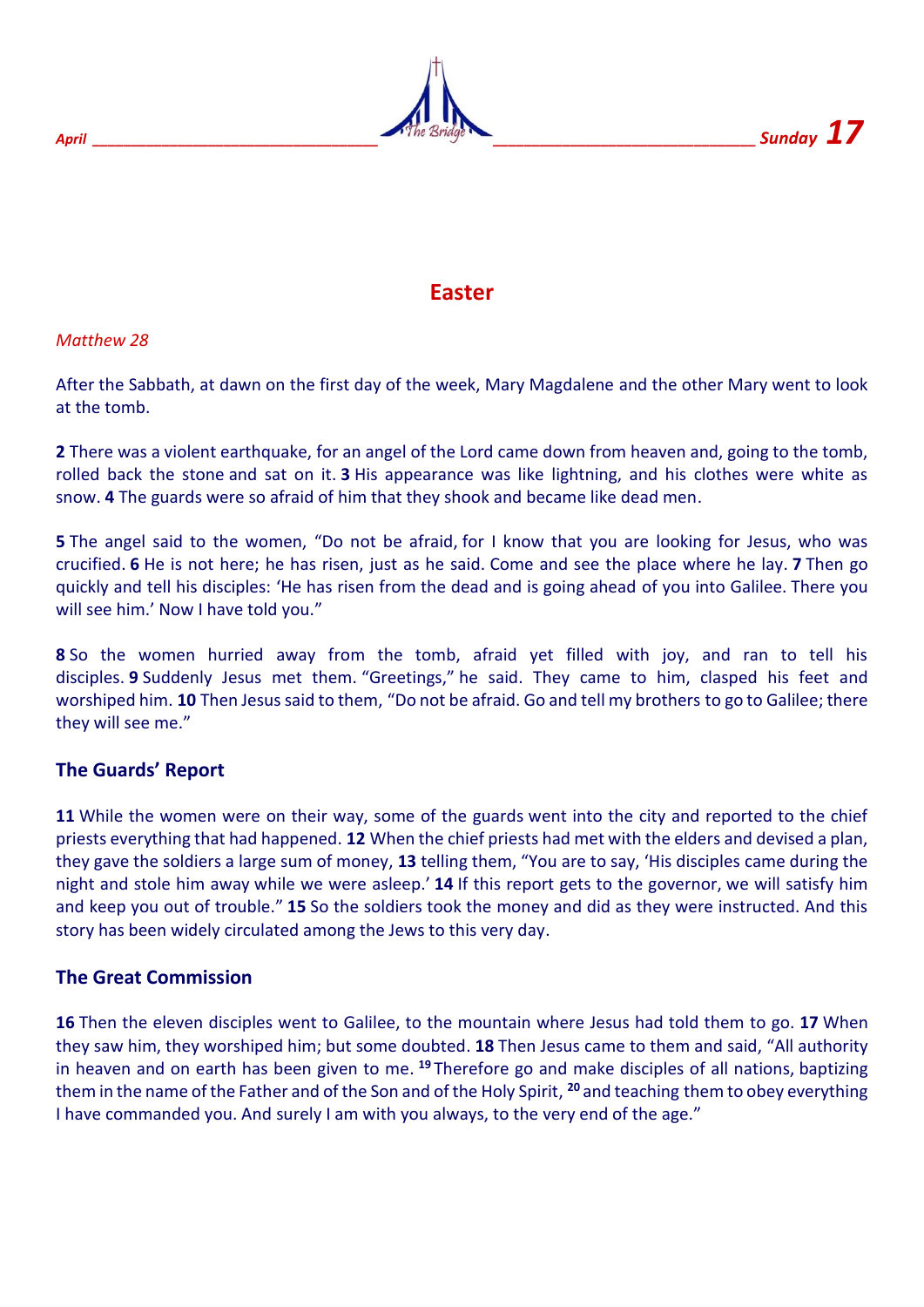

## **Jesus Appears to Mary Magdalene**

*John 20*

**11** Now Mary stood outside the tomb crying. As she wept, she bent over to look into the tomb **12** and saw two angels in white, seated where Jesus' body had been, one at the head and the other at the foot.

**13** They asked her, "Woman, why are you crying?"

"They have taken my Lord away," she said, "and I don't know where they have put him." **14** At this, she turned around and saw Jesus standing there, but she did not realize that it was Jesus.

**15** He asked her, "Woman, why are you crying? Who is it you are looking for?"

Thinking he was the gardener, she said, "Sir, if you have carried him away, tell me where you have put him, and I will get him."

**16** Jesus said to her, "Mary."

She turned toward him and cried out in Aramaic, "Rabboni!" (which means "Teacher").

17 Jesus said, "Do not hold on to me, for I have not yet ascended to the Father. Go instead to my brothers and tell them, 'I am ascending to my Father and your Father, to my God and your God.'"

**18** Mary Magdalene went to the disciples with the news: "I have seen the Lord!" And she told them that he had said these things to her.

#### **Jesus Appears to His Disciples**

**19** On the evening of that first day of the week, when the disciples were together, with the doors locked for fear of the Jewish leaders, Jesus came and stood among them and said, "Peace be with you!" **20** After he said this, he showed them his hands and side. The disciples were overjoyed when they saw the Lord.

**21** Again Jesus said, "Peace be with you! As the Father has sent me, I am sending you." **22** And with that he breathed on them and said, "Receive the Holy Spirit.<sup>23</sup> If you forgive anyone's sins, their sins are forgiven; if you do not forgive them, they are not forgiven."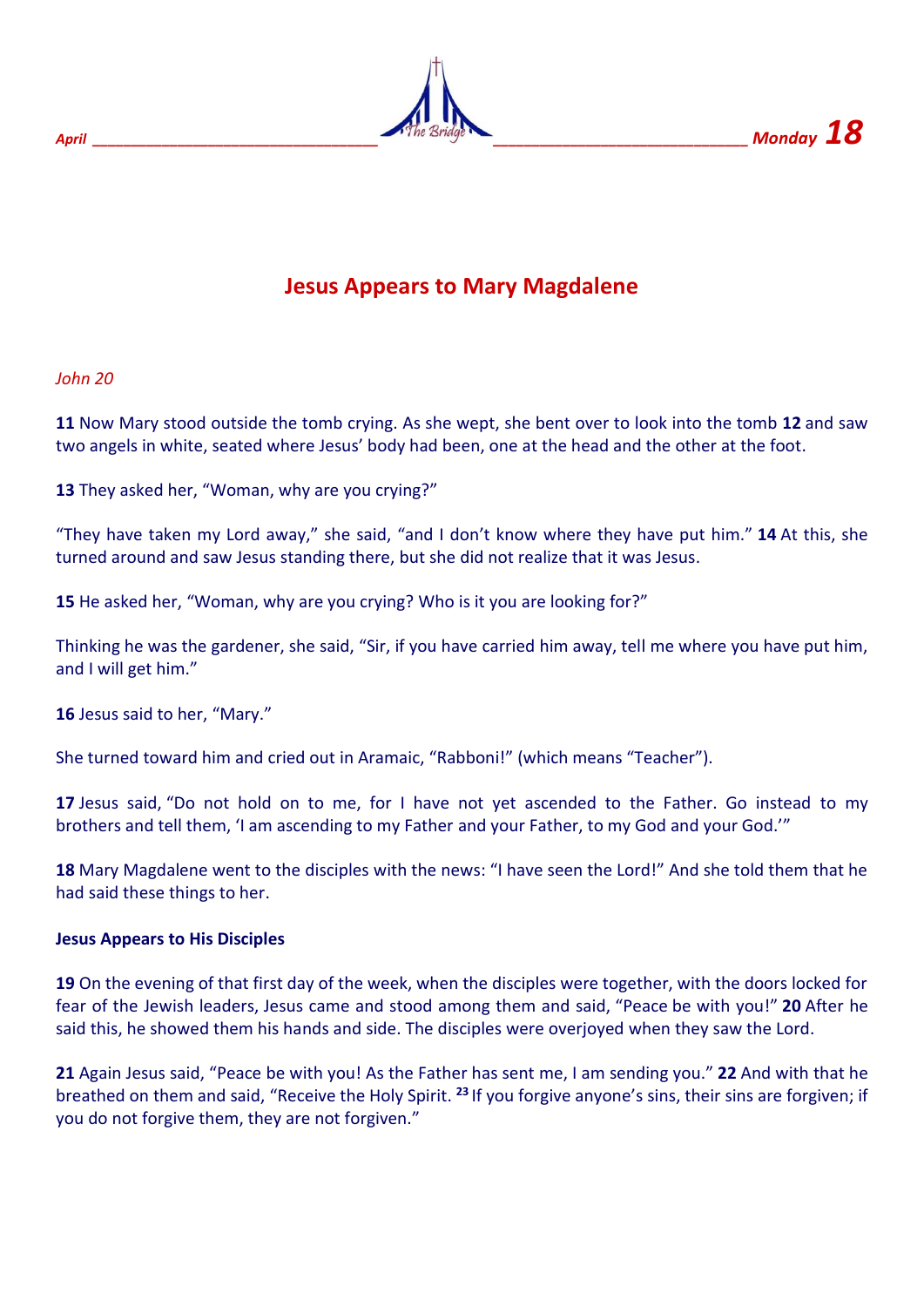*April \_\_\_\_\_\_\_\_\_\_\_\_\_\_\_\_\_\_\_\_\_\_\_\_\_\_\_\_\_\_\_\_\_\_\_\_\_ \_\_\_\_\_\_\_\_\_\_\_\_\_\_\_\_\_\_\_\_\_\_\_\_\_\_\_\_\_\_\_\_\_ Tuesday 19*

## **Jesus Appears to Thomas**

*John 20*

24 Now Thomas (also known as Didymus<sup>[\[](https://www.biblegateway.com/passage/?search=John%2020&version=NIV#fen-NIV-26892a)2]</sup>), one of the Twelve, was not with the disciples when Jesus came. **25** So the other disciples told him, "We have seen the Lord!"

But he said to them, "Unless I see the nail marks in his hands and put my finger where the nails were, and put my hand into his side, I will not believe."

**26** A week later his disciples were in the house again, and Thomas was with them. Though the doors were locked, Jesus came and stood among them and said, "Peace be with you!" **27** Then he said to Thomas, "Put your finger here; see my hands. Reach out your hand and put it into my side. Stop doubting and believe."

**28** Thomas said to him, "My Lord and my God!"

**29** Then Jesus told him, "Because you have seen me, you have believed; blessed are those who have not seen and yet have believed."

#### **The Purpose of John's Gospel**

**30** Jesus performed many other signs in the presence of his disciples, which are not recorded in this book. **31** But these are written that you may believe<sup>[\[](https://www.biblegateway.com/passage/?search=John%2020&version=NIV#fen-NIV-26899b)b]</sup> that Jesus is the Messiah, the Son of God, and that by believing you may have life in his name.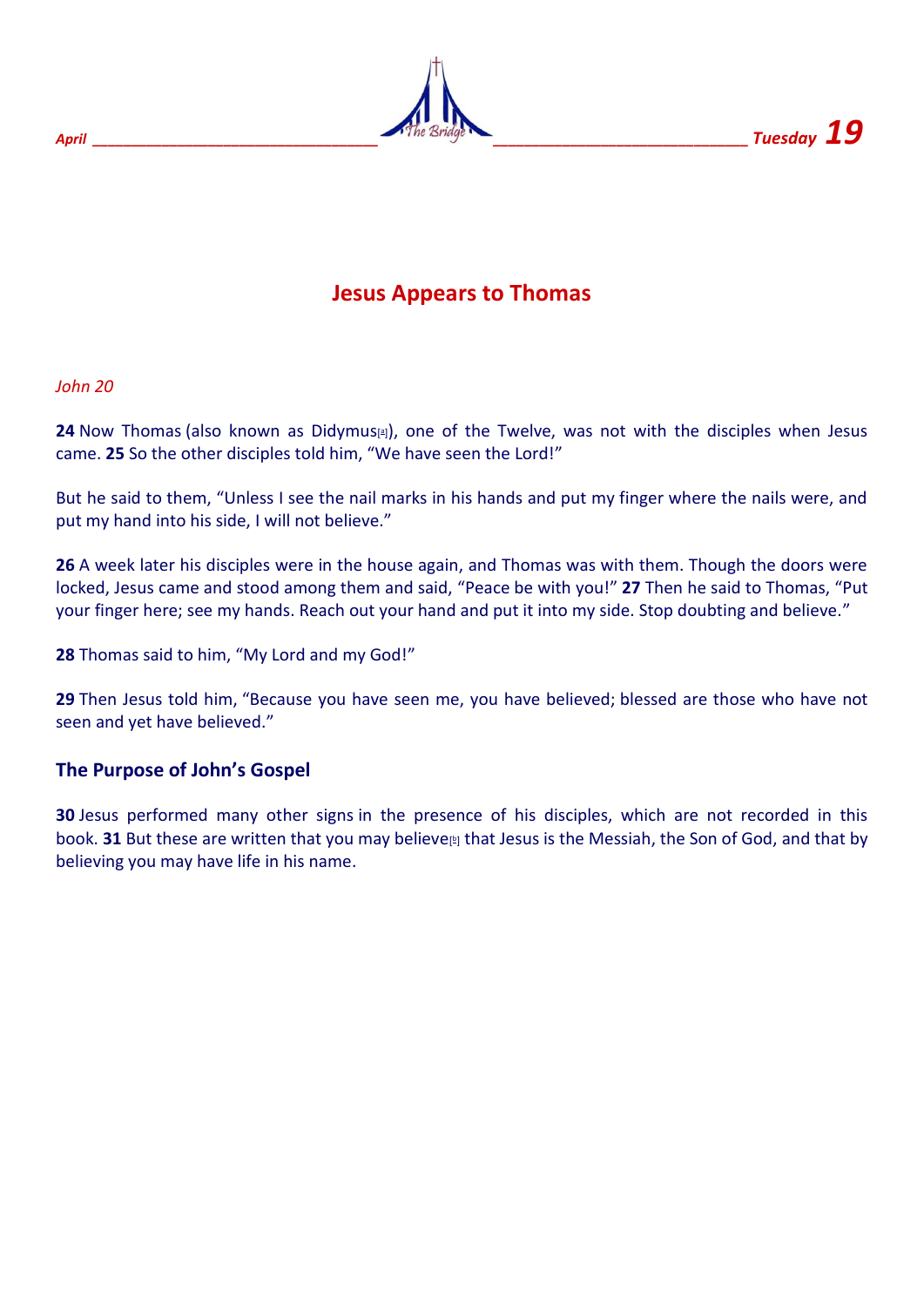*April April April**Letters <b>20 <i>Letters and the Bridge Letters <b>20 <i>Wednesday* 20



## **Alive forevermore!**

#### *I am He who lives, and was dead, and behold, I am alive forevermore. Amen. And I have the keys of Hades and of Death." Revelation 1:18, NKJV*

So much happened at Calvary's cross over two thousand years ago. Jesus Christ was mocked by soldiers, beaten, and nailed to the cross. It looked like it was over when they laid His body in the tomb. All of hell was rejoicing. They had finally defeated Him. But in the heavens, God didn't panic. He didn't say, "What happened? My plan failed." The earthly court said Jesus was defeated, but the Judge of all the earth said, "Overruled." Jesus came out of the grave on the third day and declared, "I am He who lives. I was dead, but I am alive forevermore."

If God can overrule death and the forces of darkness, don't you think He can overrule anything that's holding you back. No matter what bondage or stronghold has held you captive, when you acknowledge Jesus as your personal Lord and Saviour, you receive His power that will set you free. Believe in Him, receive His life, and celebrate true, eternal victory!

*Father, thank You for Jesus' resurrection and triumph over the grave and all the forces of darkness. Thank You for overruling anything that would try to hold me back and keep me captive. I am believing and receiving Your life and victory that sets me free. In Jesus' Name, Amen.*





**Dorothy Owen** - Administration & Logistics Assistant, *On behalf of The Leprosy Mission Papua New-Guinea Team*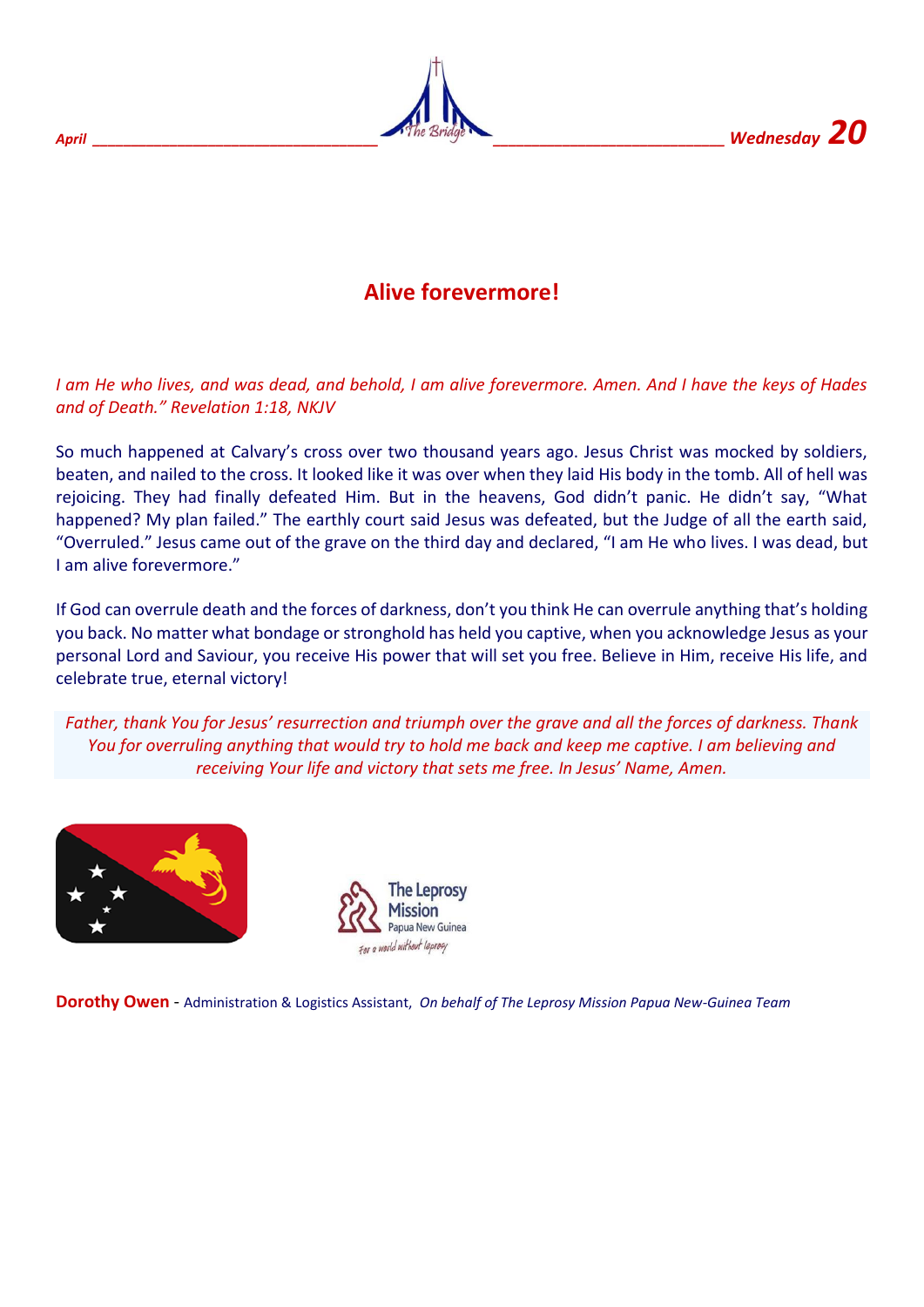

#### **Ears**

#### *Isaiah 6:8-10*

I've decided that I need bigger ears. Have you noticed how everything now is kept in place by your ears?! First, it's the glasses, then it's the mask if you're wearing one, then for me it's either a wig or a turban. All occasionally topped up with headphones. Now finally to add to it will be hearing aids! I went to Specsavers to get my ears tested (I know) and I do have a little deficit, mostly due to old age of course. It was recommended that I should wear hearing aids and they are the ones that go behind the ear. So, you see I could do with dumbo type ears now. Still, I shouldn't complain too much. Grasshoppers have their ears behind their knees, imagine the difficulties they have with masks and glasses.

One of the things about going deaf in old age is that it is frequencies that you lose. It's not that every sound is diminished, it is that some of the high and low tones you don't hear. That's why we try and guess what people have said because we are hearing something, but our hearing is selective. Mind you, some people would say that I have had selective hearing for many years.

It is amazing how we can only hear the things that we want to hear and refuse to take on board the things that we don't want to hear.

Jesus said, "he who has ears to hear let him hear". It is one of his difficult sayings I find, until you take on board our selective hearing. There are definitely bits in the Bible that we don't want to hear. With all the clamour about false news you not only have selective hearing but also selective talking. I am so stunned by the way we are more inclined to believe lies then the truth. We shouldn't be surprised though since Jesus talks about that quite a bit.

He is quoting from the prophet Isaiah who says that the reason people don't hear or see is because their hearts are calloused. There are none so deaf as though who, don't want to hear.

Lord, open my ears. Let me not have selective hearing. Tune me to hear your voice and walk in the truth.

**June Nash** - June is now retired. She worked for TLM as missionary, trainer and director.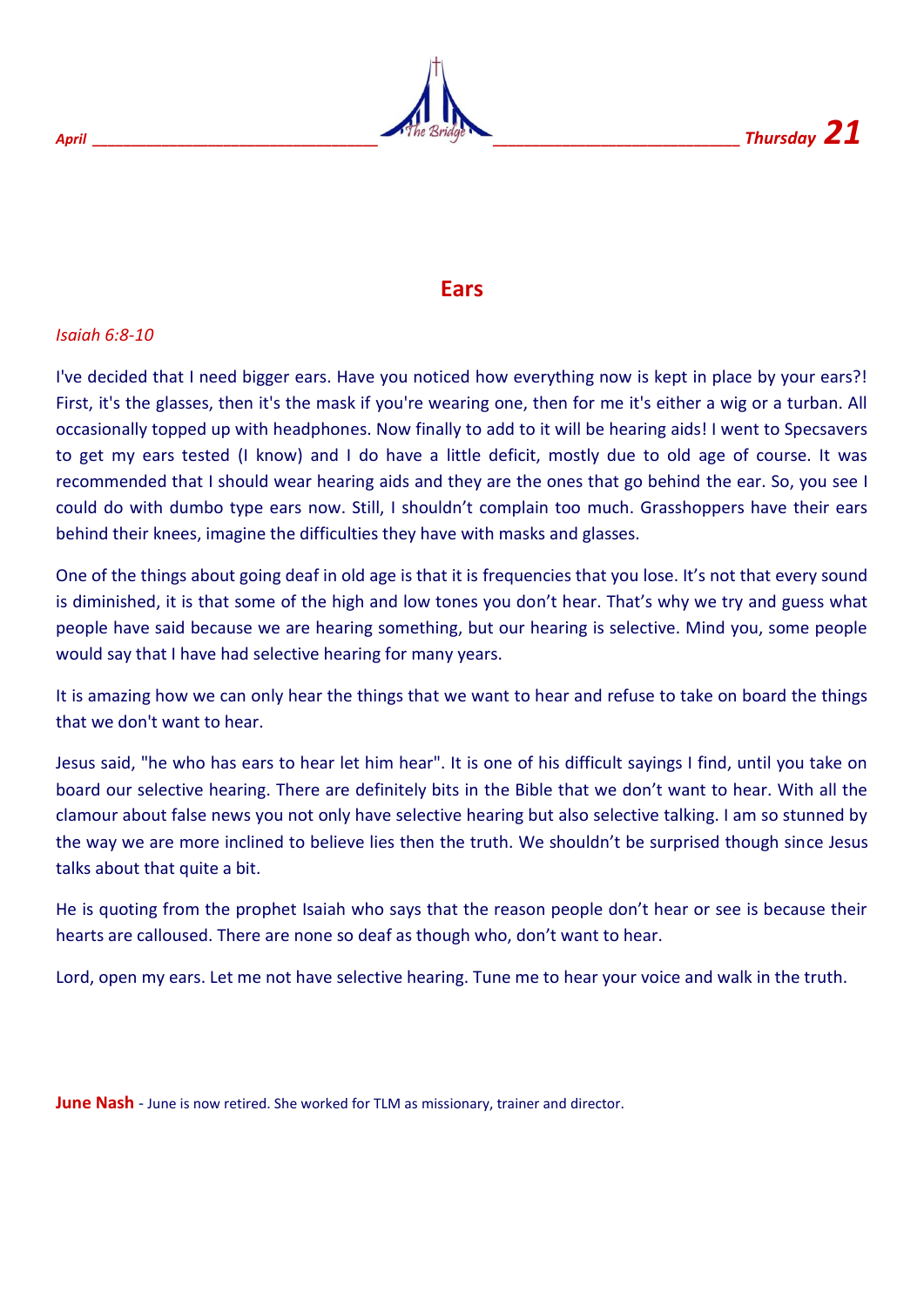

## **Apply within**

'Men wanted for hazardous journey. Low wages, bitter cold, long hours of complete darkness. Safe return doubtful. Honour and recognition in event of success.'

Legend has it that Ernest Shackleton placed this advert in preparation for his *Endurance* expedition – the Imperial Trans-Antarctic Expedition of 1914-1917. It's a great story, but sadly I must tell you that it is not true. The myth of the 'advert' resurfaced on 5<sup>th</sup> March 2022 with the discovery of the wreck in the Weddell Sea of the *Endurance* by the Cape Town based South African icebreaker, SA Agulhas II, under the command of captain Bhengu.

Lying at a depth of 3 000 metres, *Endurance* is in a remarkable state of preservation in the worm-free environs of the Antarctic Ocean. The photographs that have been released show her to be little changed after being submerged for 107 years, a testament to her robust Nordic construction – some say she was one of the sturdiest wooden ships ever to be built.

Shackleton had planned to lead the first trans-Antarctic crossing from the Weddell Sea via the South Pole to the Ross Sea , but on the 18th January 1915, the *Endurance* became ice-bound and for ten months, Shackleton and his party drifted with the ice.

On 21st November 1915, the *Endurance* sank and Shackleton and his men trekked with two lifeboats to Elephant Island, where, on 24th April 1916, Shackleton and five other men set out for South Georgia, some 800 miles away. They rowed and sailed across the most terrifying seas in the world, only to land on the wrong side of the island, forcing Shackleton and two other men to cross the mountains and glaciers on foot [a feat that was not matched in over 40 years] to the port of Stromness, where the help of a steam tug was enlisted to rescue his men – an operation which succeeded on  $30<sup>th</sup>$  August 1916.

Shackleton's heroism has justly long been lauded as one of the most remarkable displays of heroism and leadership ever displayed. What makes the story all the more remarkable is that it was documented in exquisite detail by the photopaper Frank Hurley, whose numerous photographs of the expedition have been preserved, graphically illustrating the harrowing conditions which the expedition endured.

Looking at those photographs, it seems inconceivable that all 28 men could have survived, but they did, due largely due to Shackleton's gallantry.

#### *'Of them which thou gavest me have I lost none.' John 18:9*

The Lord has entrusted people and resources to each one of us. Take a moment to think about that this morning. As far as those people are concerned, you are their Shackleton. Shackleton's men knew he would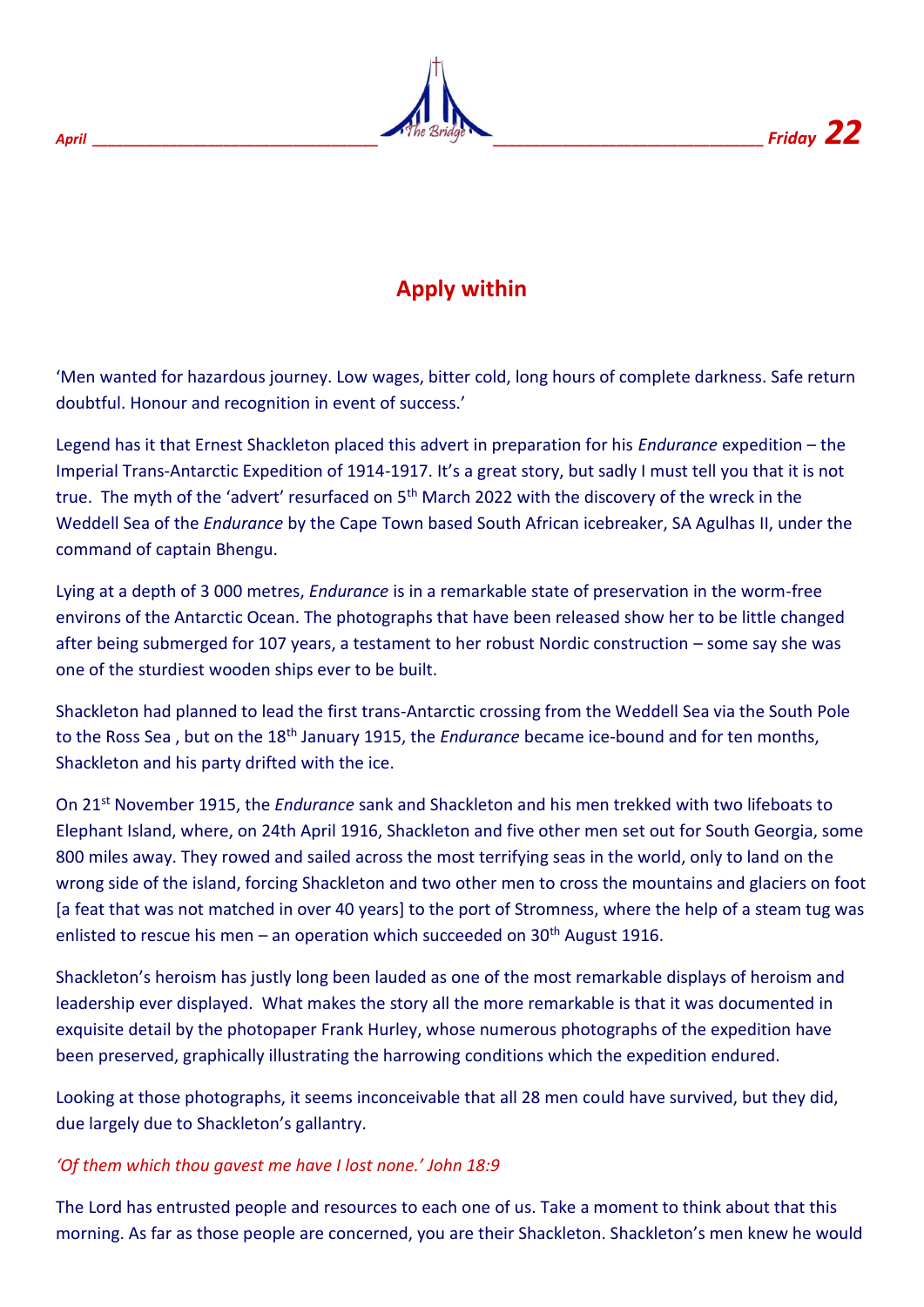stop at nothing to rescue them and because of that, their devotion to him was unshakable. A tall order? Absolutely. But do you really want it any other way?

PS Regarding the advert above – yes, there are still some vacancies.

Peter Laubscher - Country Leader, Southern Africa. Peter and Elizabeth Laubscher have worked with the Leprosy Mission since 1981. They are blessed with three children. Peter cruises the waters of False Bay when he's not trying to polish scratches out of telescope mirrors.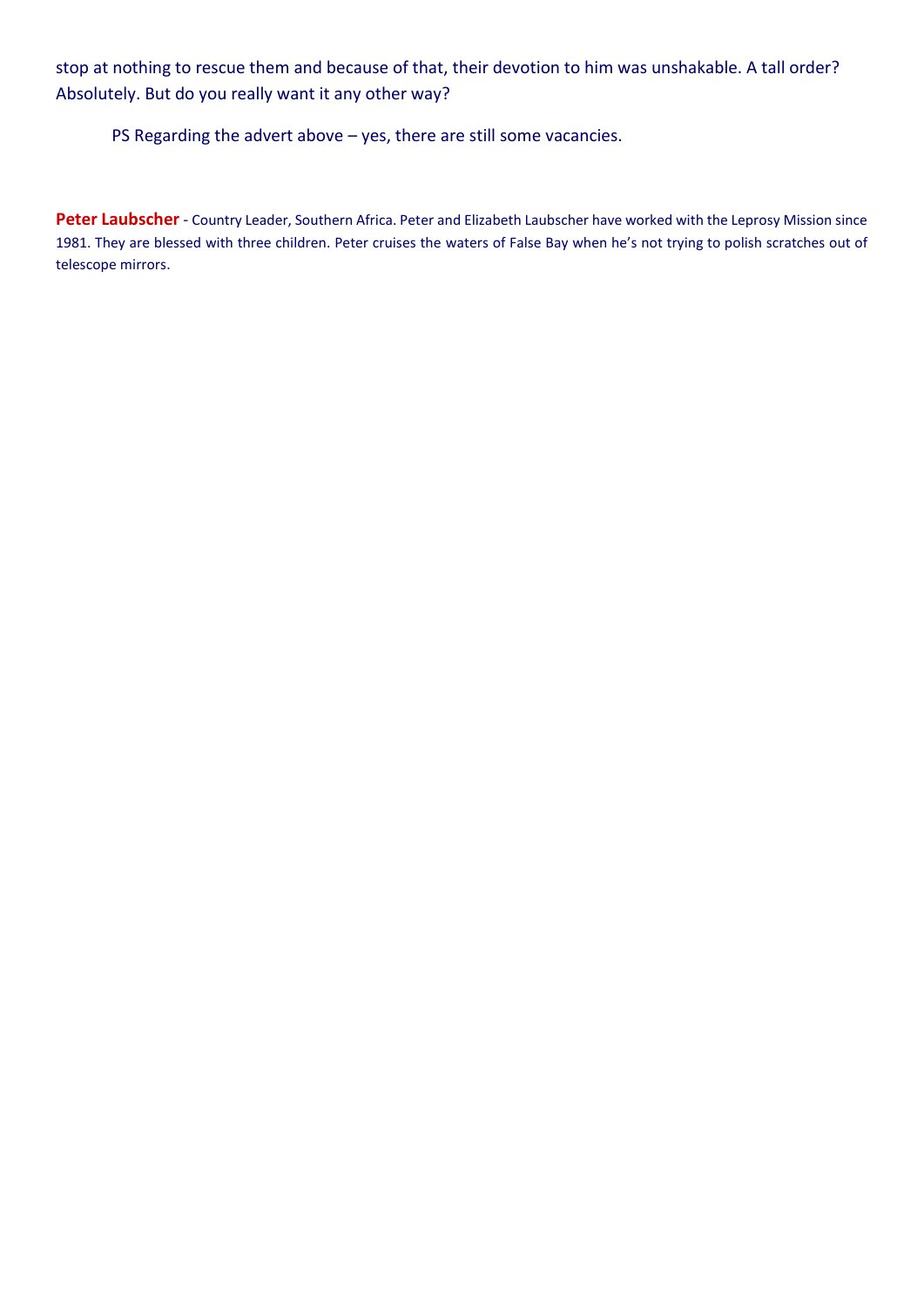

## **Psalm 62**

*For the director of music. For Jeduthun. A psalm of David.*

**1** Truly my soul finds rest in God; my salvation comes from him. **2** Truly he is my rock and my salvation; he is my fortress, I will never be shaken. **3** How long will you assault me? Would all of you throw me down this leaning wall, this tottering fence? **4** Surely they intend to topple me from my lofty place; they take delight in lies. With their mouths they bless, but in their hearts they curse. **5** Yes, my soul, find rest in God; my hope comes from him. **6** Truly he is my rock and my salvation; he is my fortress, I will not be shaken. **7** My salvation and my honor depend on God; he is my mighty rock, my refuge. **8** Trust in him at all times, you people; pour out your hearts to him, for God is our refuge. **9** Surely the lowborn are but a breath, the highborn are but a lie. If weighed on a balance, they are nothing; together they are only a breath. **10** Do not trust in extortion or put vain hope in stolen goods; though your riches increase, do not set your heart on them. **11** One thing God has spoken, two things I have heard: "Power belongs to you, God, **12** and with you, Lord, is unfailing love"; and, "You reward everyone according to what they have done."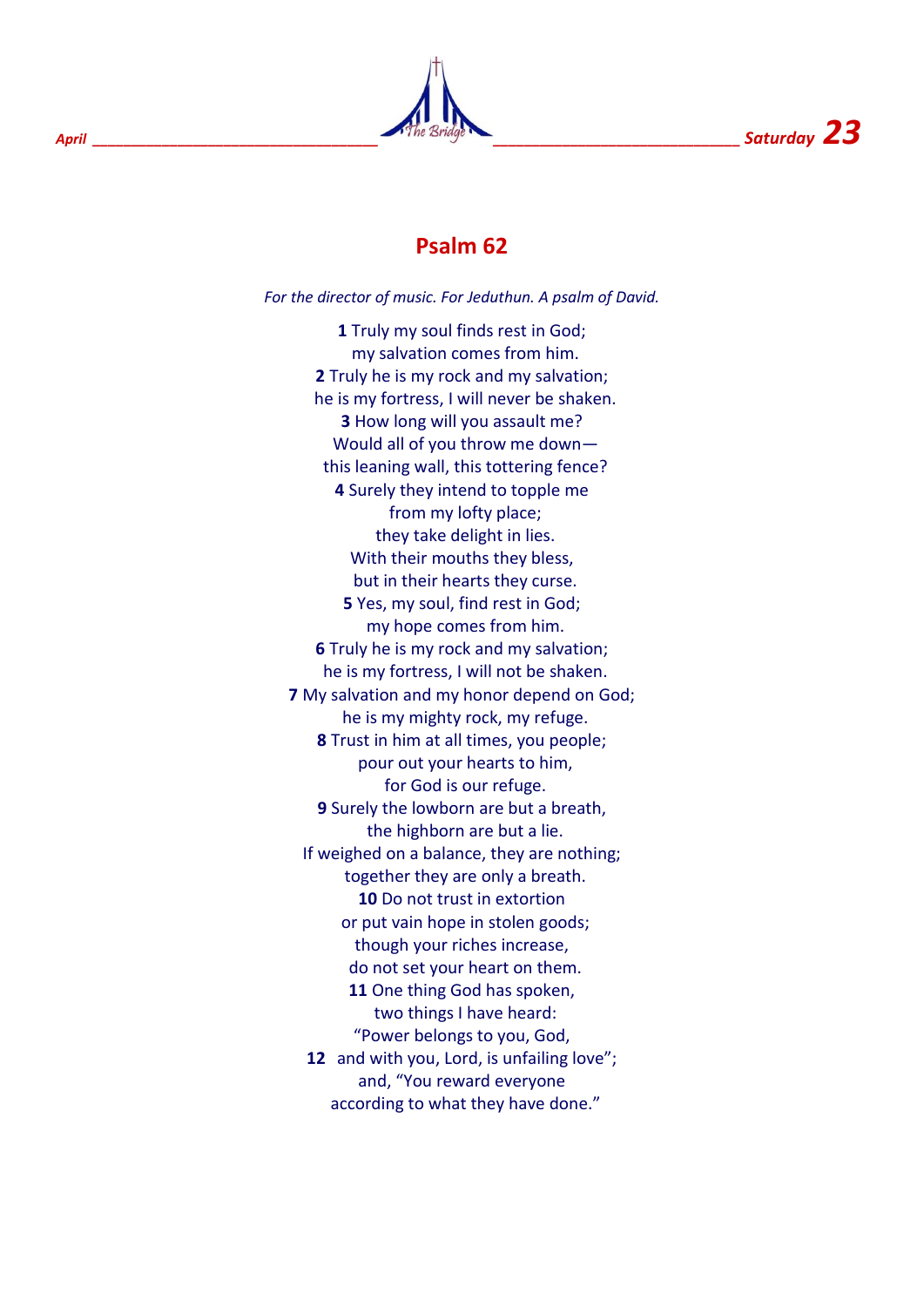

## **Psalm 63**

*A psalm of David. When he was in the Desert of Judah.*

**1** You, God, are my God, earnestly I seek you; I thirst for you, my whole being longs for you, in a dry and parched land where there is no water. **2** I have seen you in the sanctuary and beheld your power and your glory. **3** Because your love is better than life, my lips will glorify you. **4** I will praise you as long as I live, and in your name I will lift up my hands. **5** I will be fully satisfied as with the richest of foods; with singing lips my mouth will praise you. **6** On my bed I remember you; I think of you through the watches of the night. **7** Because you are my help, I sing in the shadow of your wings. **8** I cling to you; your right hand upholds me. **9** Those who want to kill me will be destroyed; they will go down to the depths of the earth. **10** They will be given over to the sword and become food for jackals. **11** But the king will rejoice in God; all who swear by God will glory in him, while the mouths of liars will be silenced.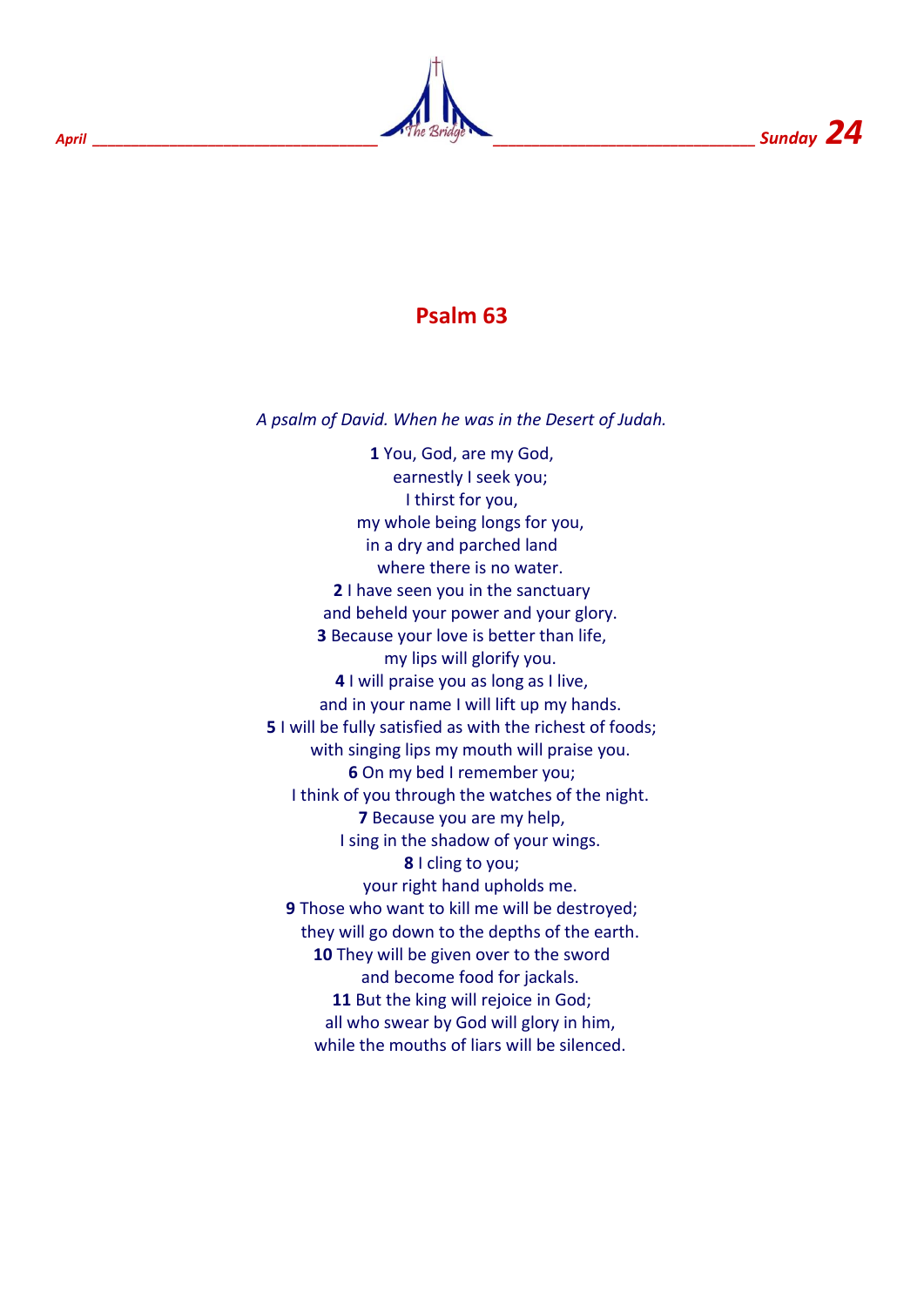

## **Have you considered God's Word to be medicine for your body and soul?**

When you have a headache, especially one that is quite intense and incapacitating, we often take a paracetamol, perhaps two. We then wait for the pain to go away. We may even lie down and rest, while the medicine takes effect.

We know that paracetamol can help cure a headache. It has the power to do so. However, if you just keep the paracetamol in your pocket, on your desk or just near at hand, it does not help with your headache.

If you read up on all the components of the paracetamol and study how they get into the bloodstream and effect the pain receptors- this knowledge in itself will not help with the headache either.

You must ingest the paracetamol, allow it to enter into your system and only then will it take effect. It will gently alleviate the pain and restore wellness. The process is often assisted by rest, a walk in the fresh air, a time of pause.

The Bible- the Word of God is like that paracetamol. You may have one in your bookshelf, in the drawer by your bedside or carry it with you as an app on your phone. You may read it from cover to cover, and then read the innumerable treatises on it. This will tell you of the 'power' of the Word of God.

However, to experience this 'power' - this healing and life giving force, you must ingest it. You must allow it to flow into your heart and mind. It often helps to pause when you do this- to reflect, to pray and above all to believe. Then it will be to you healing, hope, rest, restoration and even reformation.

*My child, pay attention to what I say. Listen carefully to my words. Don't lose sight of them. Let them penetrate deep into your heart, for they bring life to those who find them, and healing to their whole body. [Proverbs 4:20-22](https://www.biblegateway.com/passage/?search=Proverbs+4%3A20-22&version=NLT)*

Adapted from a message by Late Rev. Dr. S.D.L Alagodi. After serving for several years as a presbyter in various churches of the CSI (Church of South India), Rev. Alagodi joined as the teaching faculty at the Serampore Theological College and University, Kolkata. It is in St. Olav's church in Serampore that he first used this analogy in one of his Sunday sermons. He often included such simple analogies in his sermons, combining them with deeper theological explanations as they made for good and impactful learning experiences.

Shared by his daughter, Sharon Alagodi.

**Pierina Dsouza** - Senior Officer for Impact, Learning and Policy. Pierina has been working at the TLM International Office London, since June 2019.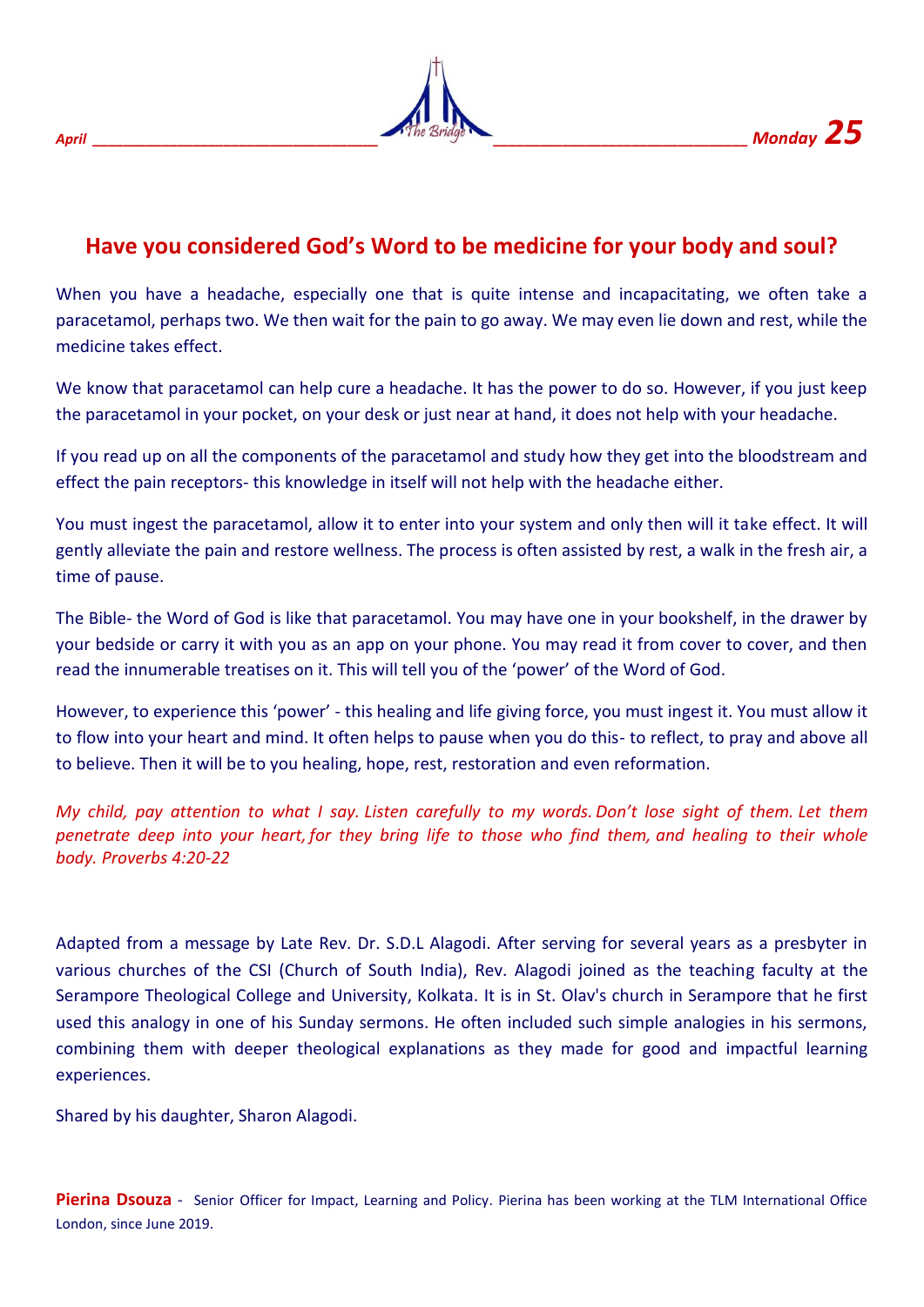

## **A pilgrim's testimony**

I lift up my eyes to the mountains—where does my help come from? My help comes from the *LORD*, the Maker of heaven and earth. He will not let your foot slip—he who watches over you will not slumber; indeed, he who watches over Israel will neither slumber nor sleep. The *LORD* watches over you— the *LORD* is your shade at your right hand; the sun will not harm you by day, nor the moon by night.

The *LORD* will keep you from all harm—he will watch over your life; the *LORD* will watch over your coming and going both now and forevermore. Psalm 121

Until the age of 32, I made the pilgrimages of life on my own; I did what I thought was good; I solved the trials and tribulations sometimes well, and sometimes badly; I often found myself in a vulnerable situation and miserable.

I had to realize that being a pilgrim so far had almost taken my life into the valley of the shadow of death. I longed for help, but I didn't know where to look; I didn't know who or what could help.

One day I was invited to the church, where a lovely old uncle greeted me at the entrance: Blessing, peace! - He told. There has been no blessing or peace in my life so far. Understanding these two words, my throat tightened, my heart beat harder. This is exactly what I longed for, because my pilgrimage so far has led to bitterness; the accumulation of unresolved problems; unlovingness; and misery. The pastor's introductory word came to me from *Psalm 121* — the first verse that brought my life to life*: "My help is from the Lord who made heaven and earth."* The picture came together, which seemed to have been falling apart. There is help for my ruined, crippled, shattered life. That is, "My help is from the Lord, who created the heavens and the earth." The Lord who lives, He alone has protection, security, salvation, because He is the Saviour. In Psalm 121, the pilgrim makes his way to Jerusalem. Tired, tormented during the multi-day journey. The road was unfamiliar to him, full of danger and fear, but he raised his eyes to the mountains that stood before him, to the unknown road, and the question, "where does my help come from?" erupted from his heart?

I had to see it for me too, I'm not in control of my life, I could only ruin it. But God, the gracious, has also shown me that I need help beyond man.

I asked myself this question, "where does my help come from?"? Who can help me?

The pilgrim's answer, his creed, is, "My help is from the Lord," in whom he trusts, and who does not fall asleep. The LORD, who gave his life, who has the keys of life and death, who is given all power in heaven and on earth, who does not let go of the hand of the pilgrim, who keeps him every day of his life, who does not allow his feet to shake, to stagger. The Lord who helps and saves. The Lord gives strength, peace, love, perseverance. He is the mighty, above all, glorious LORD who said I love you with eternal love, so he attracted me faithfully. He is the Most High God who sent His Beloved Son as an atoning sacrifice for our sins to save us from damnation, the state of eternal death. The Lord who protects, who protects, who keeps from all danger. - Today, the creed of the pilgrim is also mine.

*Let us flee to Him, He is surrounded by blessed grace, He turns to all with the mercy and love of Christ.*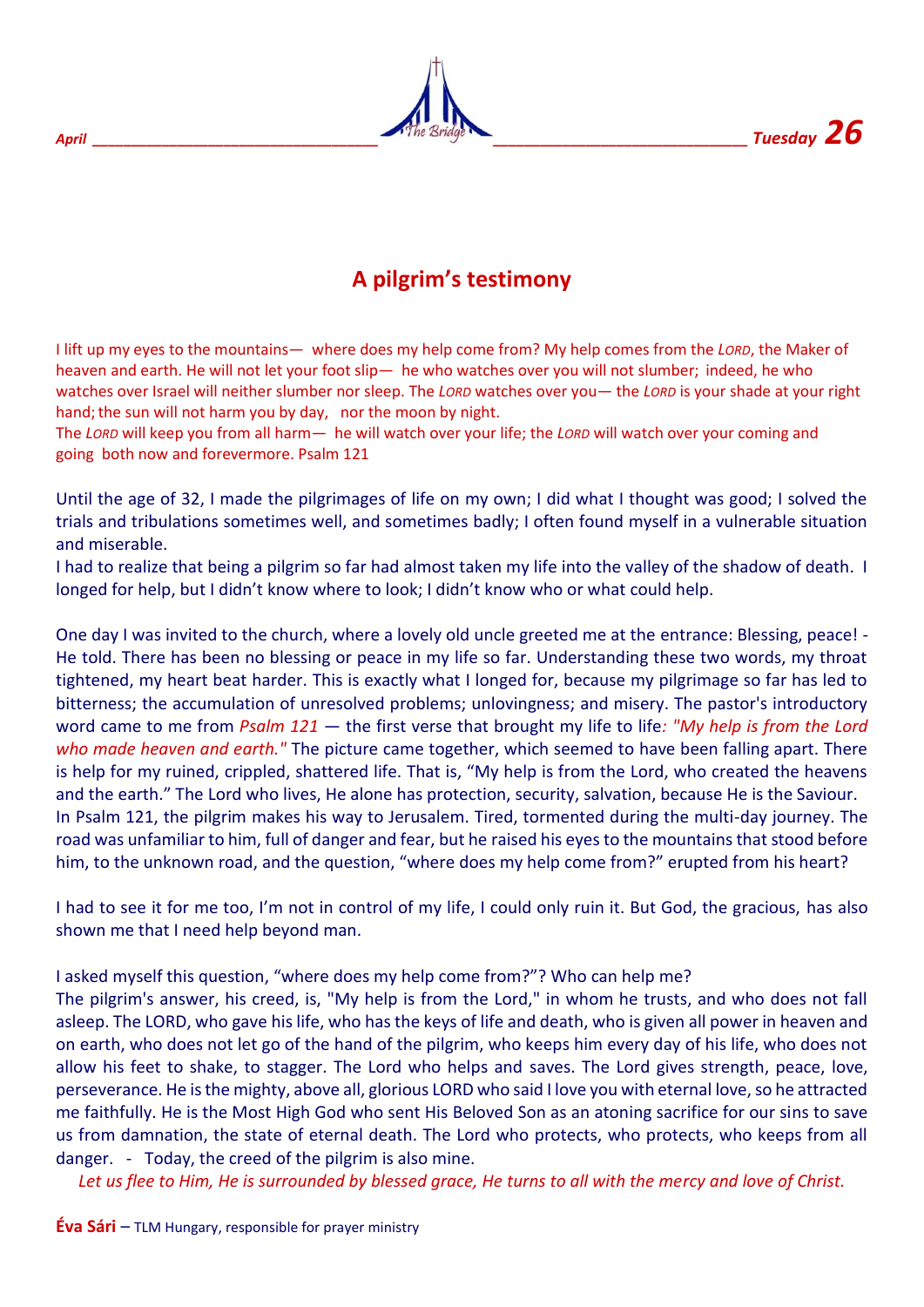

## **Bringing the good news –**

An example of people affected by leprosy

#### *2 Kings 7*

#### **To become actor in our lives**

In the story reported in 2 Kings 7, the main characters are people affected by leprosy. The city is under siege, it is facing famine. Even though they have an incurable disease, even though they had to leave their families and live apart, outside the city, those affected by leprosy do not let themselves be dejected. They have nothing left to lose and decide to surrender to the Syrians. Their chance to stay alive is slim, but they grab it. From being passive, they become actors of what happens to them.

Don't get me wrong, I am not presenting a magic formula. I don't say that, in case you are in a difficult situation, you just have to act and difficulties will "fly away". Remember, they are 4 and encourage each other (in verse 3 it is written: they said to each other). If you are going through a difficult time, surround yourself with friends, people who can encourage you. Do not stay alone !

#### **Recognising God in our lives**

These men arrive in the camp of the Syrians and witness … a miracle, which is an unexplainable fact to the human reason interpreted as a divine intervention. God makes the Syrians hear the sound of a great army with chariots and horses and they flee.

Am I aware of the miracles – God's interventions - in my life? I'm not necessarily talking about something great, it can be small things. God often manifests his presence subtly, for example through people. Let us recognise the signs of his presence. To do so, it helps to take time, to reflect. "Be still, and know that I am God" (Psalm 46:10). I invite you to recognise what God is doing in your life, and to let him do.

#### **To announce the Good News**

These men realise they have good news to share, what is it? These men affected by leprosy have found treasures (food, drink, gold, money, clothing). The Good News is the fulfillment of Elisha's prediction in verse 1 "Hear the word of the Lord. This is what the Lord says: About this time tomorrow, a seah of flour will sell for a shekel and two seahs of barley for a shekel at the gate of Samaria." The Good News is also, as we can read in verse 10, to announce the fact that the enemy fled: "We went into the Aramean camp and not a man was there – not a sound of anyone."

And for us, what is the Good News? The Good News is the fulfillment of God's promises in Jesus. The Good News is also Jesus overcoming our enemy Satan through his death and resurrection, setting us free from the bondage of sin. James 4:7-8: "Submit yourselves, then, to God. Resist the devil, and he will flee from you. Come near to God and he will come near to you. " To be delivered is not to no longer have problems (illness, suffering, fear, worry) but it is to receive from the Lord the grace to live each of these situations in his presence, glorifying him and being a living demonstration of the love of God which animates us. In Jesus Christ we have life and freedom. Jesus, the Good Shepherd, came that his sheep may have life, and that they may have it more abundantly (John 10.10 NKJV).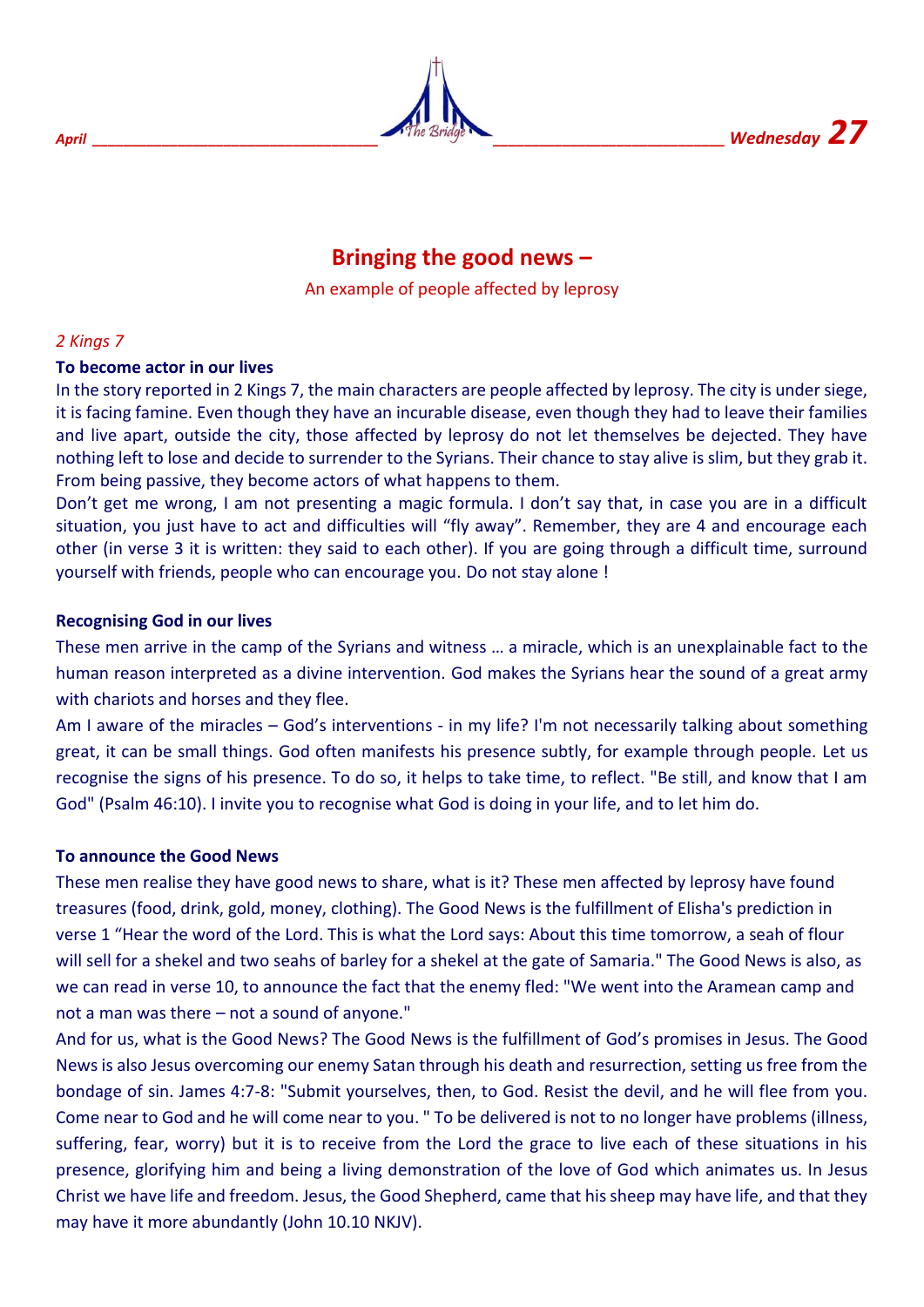May we live the life granted to us by the Good Shepherd, a life of grace and freedom. And as these people affected by leprosy did, let's not keep the Good News to ourselves but share it around us!

**Anne-Claude Jonah -** With TLM since 2011. Leader for the French part of Switzerland.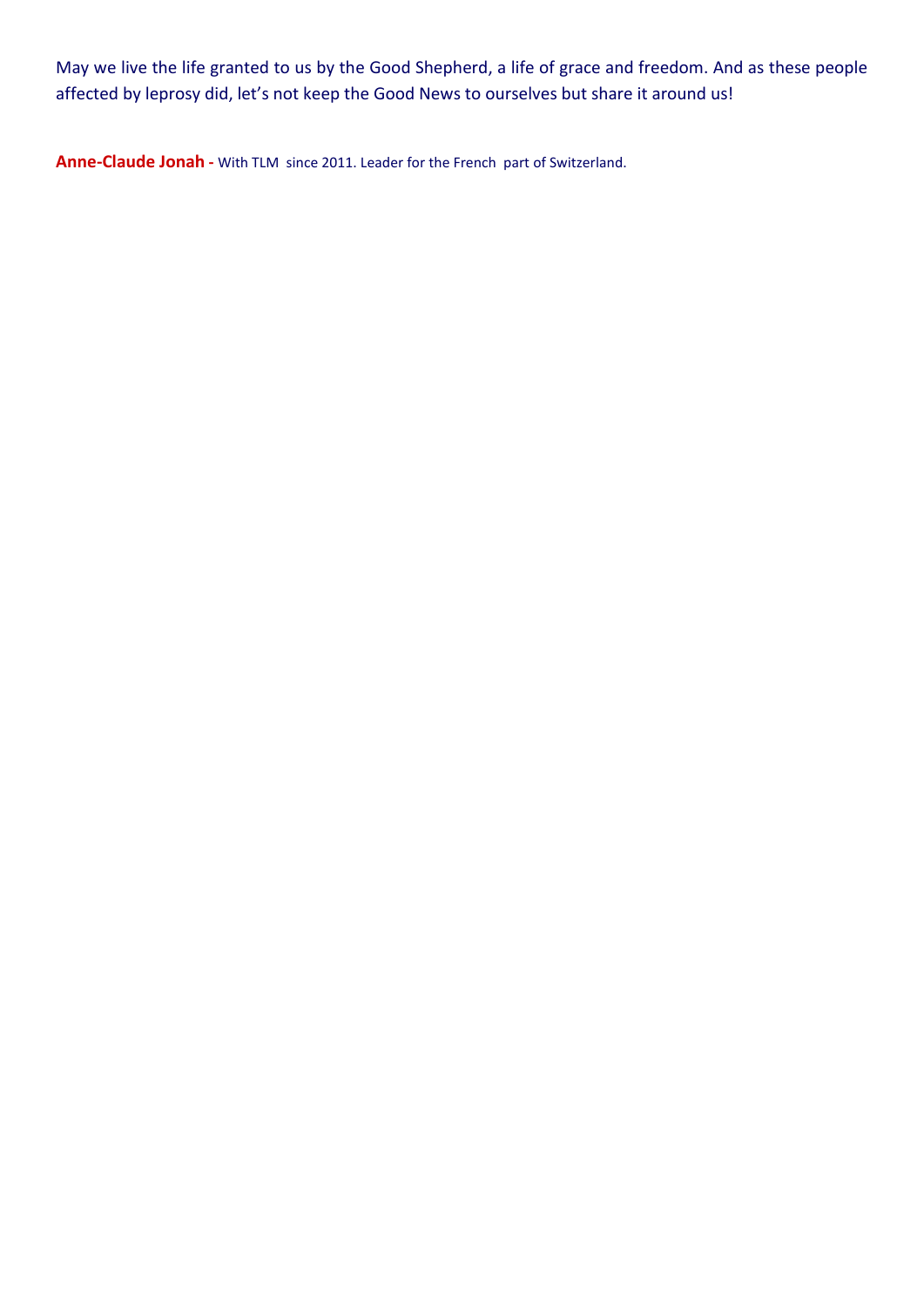

## **How good is the God we adore**

I am always interested to check out when hymns or worship songs were written. For me some of those I like best were written in the 18<sup>th</sup> or 19<sup>th</sup> century and they are so full of praise and of meaning. When I look more into the history of the hymns, the authors, or the period I am struck by how often these great words were penned during really dark times personally, for the church, or for the nation. However, one that I want to quote today was written for children and appeared in a Sunday School praise book. The words may have been written for children but they are so full of depth and meaning and resonate with some study I have been doing into the life of Abraham. The hymn is:

> *"How good is the God we adore! Our faithful, unchangeable friend: His love is as great as His power and knows neither measure nor end.*

*For Christ is the first and the last; His Spirit will guide us safe home: We'll praise Him for all that is past and trust Him for all that's to come."*

There is so much to think about in these few lines – trust in God as Abraham did when he obeyed God's instructions and proved the faithfulness of God. God's great love, that so great love that we focus on as we work through Lent to Easter. Thinking of that great love, I am reminded of a children's address I heard and the illustration of how great that love is and how it indeed knows neither measure nor end. Take a sheet of paper and write on it "God's Love", indeed imagine that it represents God's Love. The sheet of paper has 4 corners. Cut off one corner and give that piece of God's love to someone else. How many corners are left? – no not three but five. Repeat that with the other three of the original 4 corners. Now how many corners are left? – yes there are 8 left.

As you give some of God's love to others, He more than compensates for that but giving us even more to give away.

I had been thinking about that and later in the day when I was reading an article in a magazine, I came across these words: "giving away pieces of my heart, just makes it bigger".

So my question for you today is "As you prove God's love for you in your activities today, how much of that love, and how much of your heart will you give away". As I thought through this reflection I was reminded of the many, many occasions when I have seen the staff of TLM give of their heart and give God's love to those who really need it just at that moment.

*Be blessed as you give today and as you experience God replenishing, and more, all that you give.*

**Christine Osman –** Scotland - formerly Treasurer of The Leprosy Mission International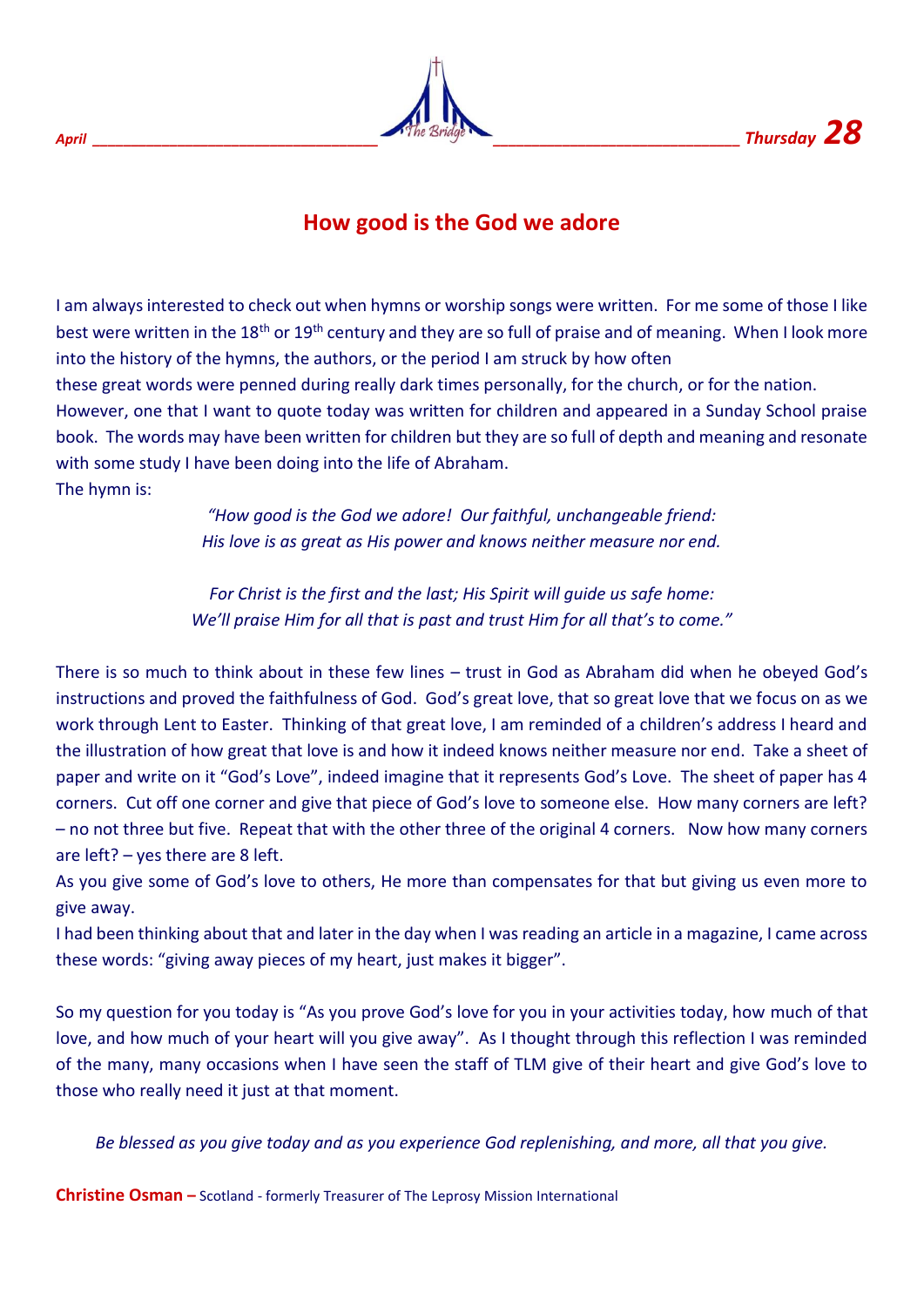

## **Do the psalms have anything to say about the war in Ukraine? – Part 2**

*If only someone would get rid of Vladimir Putin. That would end the war in Ukraine.*

It would be surprising if that thought has not crossed the minds of millions, including Christians, around the world over the last two weeks. Would getting rid of Putin, in reality, end the war in Ukraine, and is it appropriate for a Christian to have such thoughts anyway?

And so it was, my mind filled with images of desperate women and children fleeing from Ukraine, and the day after Russian bombs had destroyed a maternity ward in Mariupol, that I opened my Bible and read the Psalm for the day - Psalm 137 '*By the rivers of Babylon we sat down and wept when we remembered Zion ... How can we sing the songs of the Lord while in a foreign land?*'

The '*foreign land'* was Babylon, modern day Iraq. The Jews had been exiled there following the destruction of Jerusalem and the Temple in 586 BC.

*'Do not forget Jerusalem'*, the Psalmist urges the exiles. Despite the taunts of your '*tormentors*' and the cruelty of your '*captors,*' make the continued celebration of Jerusalem your *highest joy* (v 6c), a way of demonstrating to them the futility of their attempts to destroy your country and its culture.

*'Remember, O Lord',* the Psalmist continues, '*what the Edomites did on the day Jerusalem fell*' (v7a), how they cried out, '*tear down its foundations*' (v7b). Don't let them forget their complicity in the destruction of Jerusalem, the Psalmist urges God.

In fact, and despite all evidence to the contrary, mighty Babylon is '*doomed to destruction'* (v8a). Indeed, whoever mistreats Babylon in the same way as it has mistreated the exiles will be '*happy'* asserts the Psalmist *(v8b)* and then concludes with possibly the most contentious and horrifying verse in the Bible, that '*he who seizes (Babylon's) infants and dashes them against the rocks*' (v9) will be happy.

This is a terrifying application of the principle that the punishment should fit the crime, demonstrated by the well-attested practice in the ancient world of destroying the infants of a conquered people,<sup>1</sup> a recurrent OT image for what happens in war.<sup>2</sup>

It has been suggested that to urge like-for-like vengeance on the one hand, or to argue, on the other hand, that the blessing of such action is so abhorrent that it should not even be considered as part of the revelation of Scripture, both fail to appreciate the full sense of the Psalm.<sup>3</sup>

<sup>1</sup> ESV *Study Bible*, page 1,114

<sup>2</sup> Goldingay, *Commentary on the Psalms, Vol 3*, page 609

<sup>3</sup> Brueggemann, *New Cambridge Bible Commentary on the Psalms*, page 575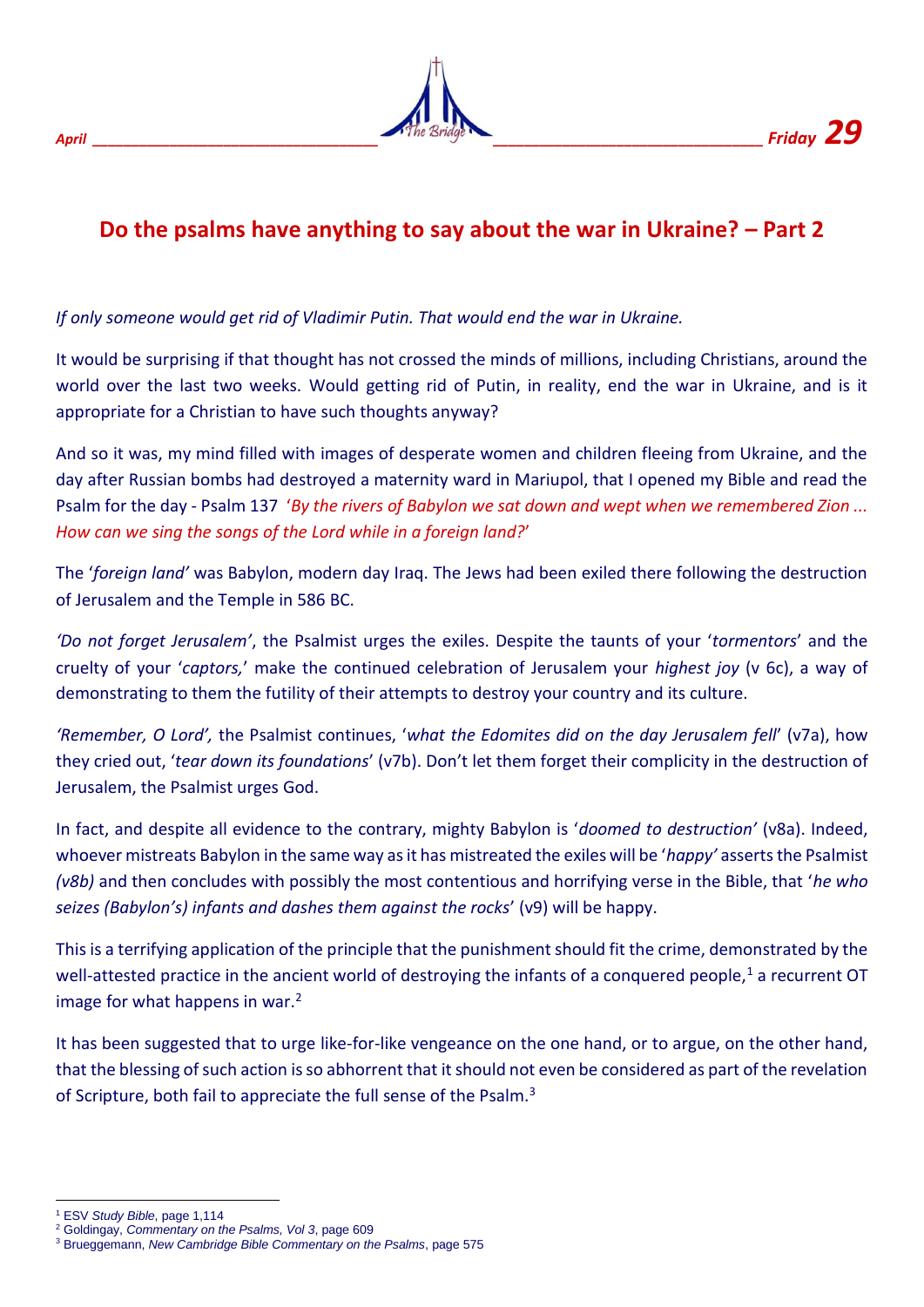Rather, the brutally honest cry for vengeance in the midst of immense loss is given over to the judge of all things (v7).<sup>4</sup> It is an act of profound faith to entrust one's most precious hatreds to God knowing that it will be taken seriously.<sup>5</sup>

Dietrich Bonhoeffer commented that only people who have not sinned against their enemies can leave vengeance in God's hands.<sup>6</sup> Whatever the desires in the hearts of those who read or say this psalm, their words leave it to God to decide whether to exercise compassion and mercy or vengeance and judgment.<sup>7</sup>

Would we be honest enough to commend these thoughts to Ukrainians at this time? Would they be courageous enough to accept them? And would we all be willing to accept the consequences - or is it already too late?

**David Parry -** David Parry was a member of the TLM England and Wales Board from 1990 to 2002 and its Chairman from 1995 to 2002, and a member of the TLM International Board from 2001 to 2013 and its Chairman from 2009 to 2013. He is currently enrolled on a Certificate in Theology course at St Albans Cathedral, England where he has been a Guide since 2009.

<sup>4</sup> Bruggemann, page 576

<sup>5</sup> Goldingay, page 612

<sup>6</sup> Goldingay, page 613, quoting Bonhoeffer, *The Psalms*, page 21

<sup>7</sup> Goldingay, page 614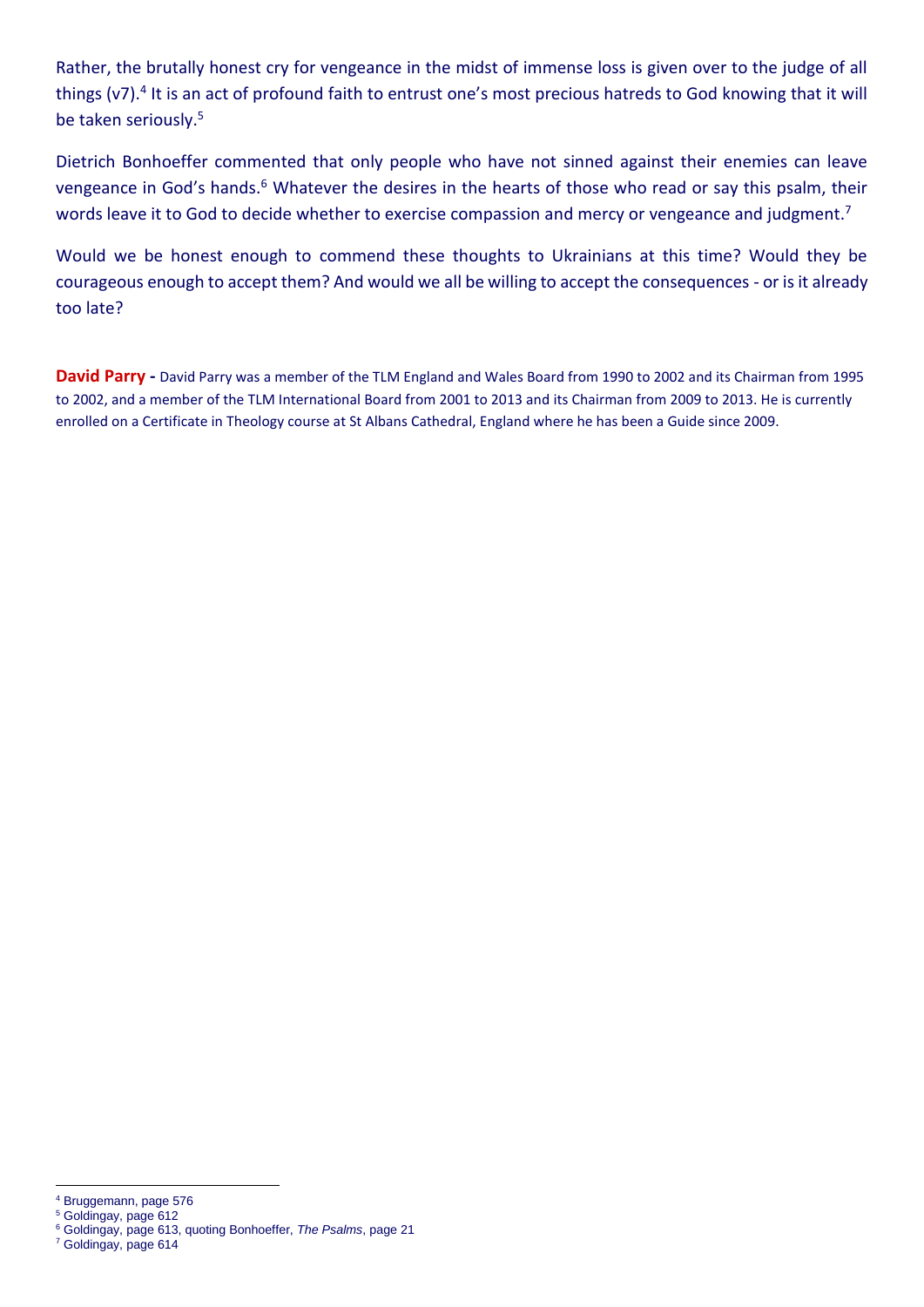

## **Psalm 64**

*For the director of music. A psalm of David.*

**1** Hear me, my God, as I voice my complaint; protect my life from the threat of the enemy. **2** Hide me from the conspiracy of the wicked, from the plots of evildoers. **3** They sharpen their tongues like swords and aim cruel words like deadly arrows. **4** They shoot from ambush at the innocent; they shoot suddenly, without fear. **5** They encourage each other in evil plans, they talk about hiding their snares; they say, "Who will see it?" **6** They plot injustice and say, "We have devised a perfect plan!" Surely the human mind and heart are cunning. **7** But God will shoot them with his arrows; they will suddenly be struck down. **8** He will turn their own tongues against them and bring them to ruin; all who see them will shake their heads in scorn. **9** All people will fear; they will proclaim the works of God and ponder what he has done. 10 The righteous will rejoice in the LORD and take refuge in him; all the upright in heart will glory in him!